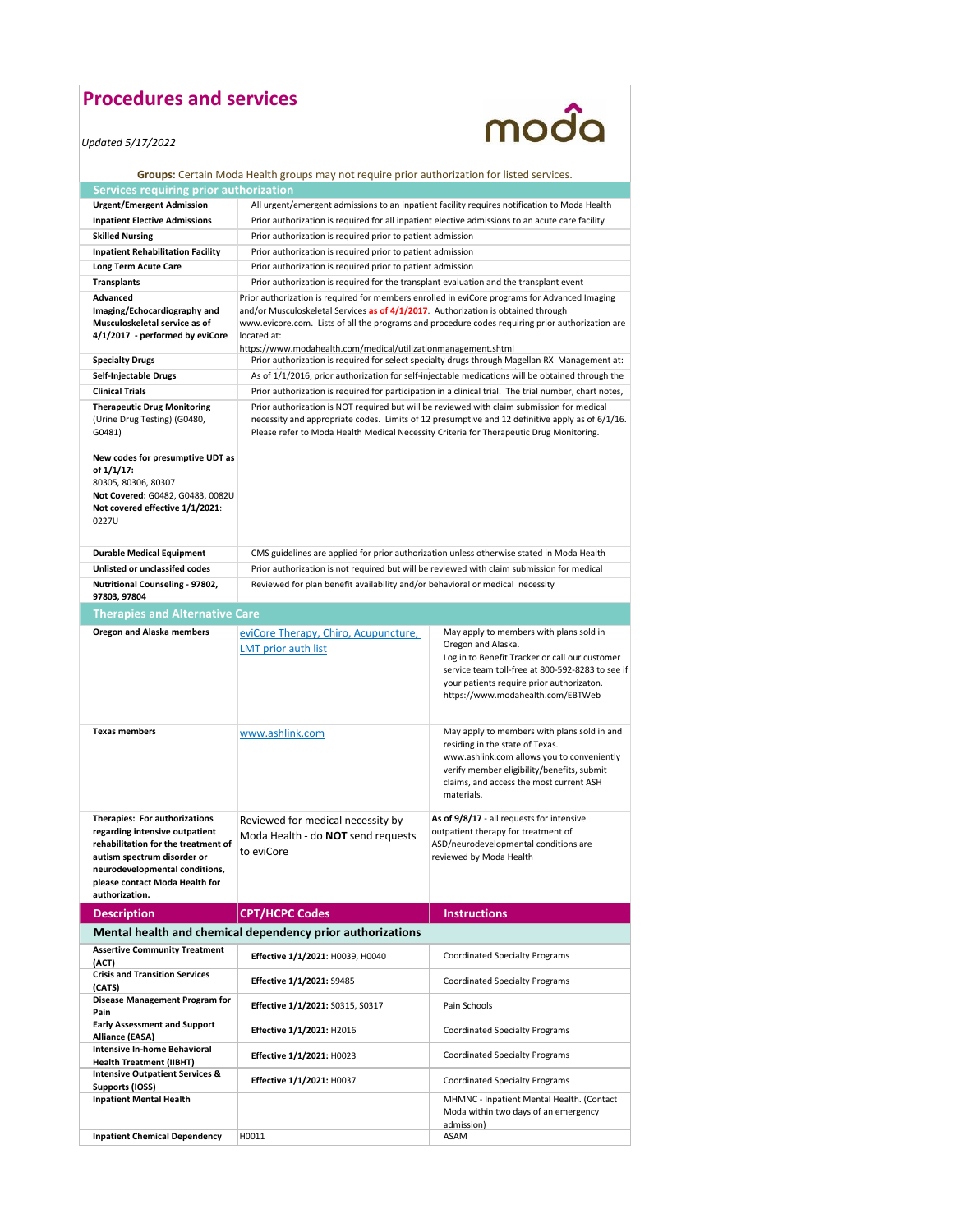| <b>Description</b>                                                                                      | <b>CPT/HCPC Codes</b>                                                           | <b>Instructions</b>                                                                                                                                                                                                     |
|---------------------------------------------------------------------------------------------------------|---------------------------------------------------------------------------------|-------------------------------------------------------------------------------------------------------------------------------------------------------------------------------------------------------------------------|
|                                                                                                         |                                                                                 |                                                                                                                                                                                                                         |
| <b>Residential Mental Health</b>                                                                        | H0010, H0017, H0018, H0019<br>Effective 11/18/2020: T2048                       | MHMNC - Psychiatric Residential Treatment-<br>children and adults                                                                                                                                                       |
| <b>Residential Chemical Dependency</b>                                                                  | H0011, H0012, H0013                                                             | ASAM                                                                                                                                                                                                                    |
| Partial Hospital Program Mental<br>Health                                                               | H0035, H2012, S0201                                                             | MHMNC - Psych Partial Hospital and Intensive<br><b>Outpatient Programs</b>                                                                                                                                              |
| <b>Partial Hospitalization Chemical</b><br>Dependency                                                   | H0035, H2012, S0201                                                             | ASAM                                                                                                                                                                                                                    |
| <b>Intensive Outpatient Treatment--</b>                                                                 | S9480                                                                           | MHMNC - Psych Partial Hospital and Intensive                                                                                                                                                                            |
| <b>Mental Health</b>                                                                                    |                                                                                 | <b>Outpatient Programs</b>                                                                                                                                                                                              |
| <b>Applied Behavioral Analysis</b>                                                                      | 97151, 97152, 97153, 97154, 97155, 97156,<br>97157, 97158, 0362T, 0373T         | MHMNC - Applied Behavioral Analysis                                                                                                                                                                                     |
| <b>Transcranial Magnetic Stimulation</b>                                                                | 90867, 90868, 90869                                                             | MHMNC - Transcranial Magnetic Stimulation                                                                                                                                                                               |
| <b>Nutritional Counseling for Eating</b><br><b>Disorders</b>                                            | 97802, 97803, 97804                                                             | MHMNC - Nutrition Therapy for Eating<br>Disorders and Member Handbook Language                                                                                                                                          |
| <b>Medical/Surgical Services Prior Authorization List</b>                                               |                                                                                 | for nutritional counseling                                                                                                                                                                                              |
|                                                                                                         |                                                                                 | <b>Instructions/Criteria</b>                                                                                                                                                                                            |
|                                                                                                         |                                                                                 | <b>Moda Health Medical Necessity</b>                                                                                                                                                                                    |
| <b>Description</b>                                                                                      | <b>CPT/HCPC Codes</b>                                                           | <b>Criteria (MHMNC) or MCG</b> <sup>®</sup> Guidelines                                                                                                                                                                  |
| Abraxane                                                                                                | J9264                                                                           | 25th Edition (MCG)<br>Requests for authorization of drug is provided<br>by Magellan RX for all fully insured groups.<br>Other groups contact Moda Pharmacy/HCS<br>for authorization.<br><b>MHMNC Abraxane</b>           |
| Actemra (Tocilizumab)                                                                                   | J3262                                                                           | All requests for self-injectable will be reviewed<br>by Pharmacy RX. Requests for Intravenous<br>infusion will be reviewed by Magellan RX.<br>MCG A-0622 Tocilizumab                                                    |
| <b>ACTHAR HP</b>                                                                                        | J0800                                                                           | Requests for authorization of drug is provided<br>by Magellan RX for all fully insured groups and<br>individuals. Other groups contact Moda<br>Pharmacy/HCS for authorization.<br><b>MHMNC Acthar HP</b>                |
| Adakveo (crizanlizumab-tmca)                                                                            | New effective 7/1/2020: J0791<br>Previously used: J3590<br>C9053-facility       | Requests for authorization of drug is provided<br>by Magellan RX for all fully insured groups and<br>individuals. Other groups contact Moda<br>Pharmacy/HCS for authorization.<br>MHMNC Adakveo (crizanlizumab-tmca)    |
| <b>Adcetris (Brentuximab)</b>                                                                           | J9042                                                                           | Requests for authorization of drug is provided<br>by Magellan RX for all fully insured groups and<br>individuals. Other groups contact Moda<br>Pharmacy/HCS for authorization.<br><b>MHMNC Adcetris (Brentuximab)</b>   |
| Advanced Imaging (MRI, MRA, CT,<br>CTA) for authorizations as of<br>4/1/2017                            | eviCore Advanced Imaging code list                                              | Requests for advanced imaging are being<br>performed by eviCore at www.eviCore.com                                                                                                                                      |
| Air Transport - Non-emergent                                                                            | A0430, A0431, A0435, A0436                                                      | Requires review by Medical Director                                                                                                                                                                                     |
| Airway Clearance Devices / Chest<br>Percussors / Vest / Intrapulmonary<br><b>Percussive Ventilation</b> | A7025, A7026, E0480, E0481, E0482, E0483,<br>E0484                              | MHMNC for High Frequency Chest Wall<br><b>Oscillation Devices</b>                                                                                                                                                       |
| Akynzeo -<br>(fosnetupitant/palonosetron)                                                               | New code as of 1/1/19: J1454<br>C9033 (Facility only)                           | As of 7/6/2018, request for authorization of<br>drug is provided by Magellan RX for all fully<br>insured individual and groups. Other groups<br>contact Moda Pharmacy/HCS for<br>authorization.<br><b>MHMNC Akynzeo</b> |
| <b>Allergy Testing - Blood</b>                                                                          | 82785, 86003, 86005, 86008, 83516                                               | MHMNC Allergy Testing - Blood                                                                                                                                                                                           |
| Aldurazyme                                                                                              | J1931                                                                           | Requests for authorization of drug is provided<br>by MagellanRX for all fully insured individual<br>and groups. Other groups contact Moda<br>Pharmacy/HCS for authorization.<br><b>MHMNC Aldurazyme (laronidase)</b>    |
| Alimta                                                                                                  | J9305                                                                           | Requests for authorization is provided by<br>Magellan RX for all fully insured groups and<br>individuals. Other groups contact Moda<br>Pharmacy/HCS for authorization.<br><b>MHMNC Alimta</b>                           |
| Aliqopa (copanlisib)                                                                                    | J9057 - New code as of 1/1/19<br>New code as of 7/1/18 - facility only<br>C9030 | Request for authorization is provided by<br>Magellan RX for all fully insured groups and<br>individuals. Other groups contact Moda<br>Pharmacy/HCS for authorization.<br><b>MHMNC Aliqopa</b>                           |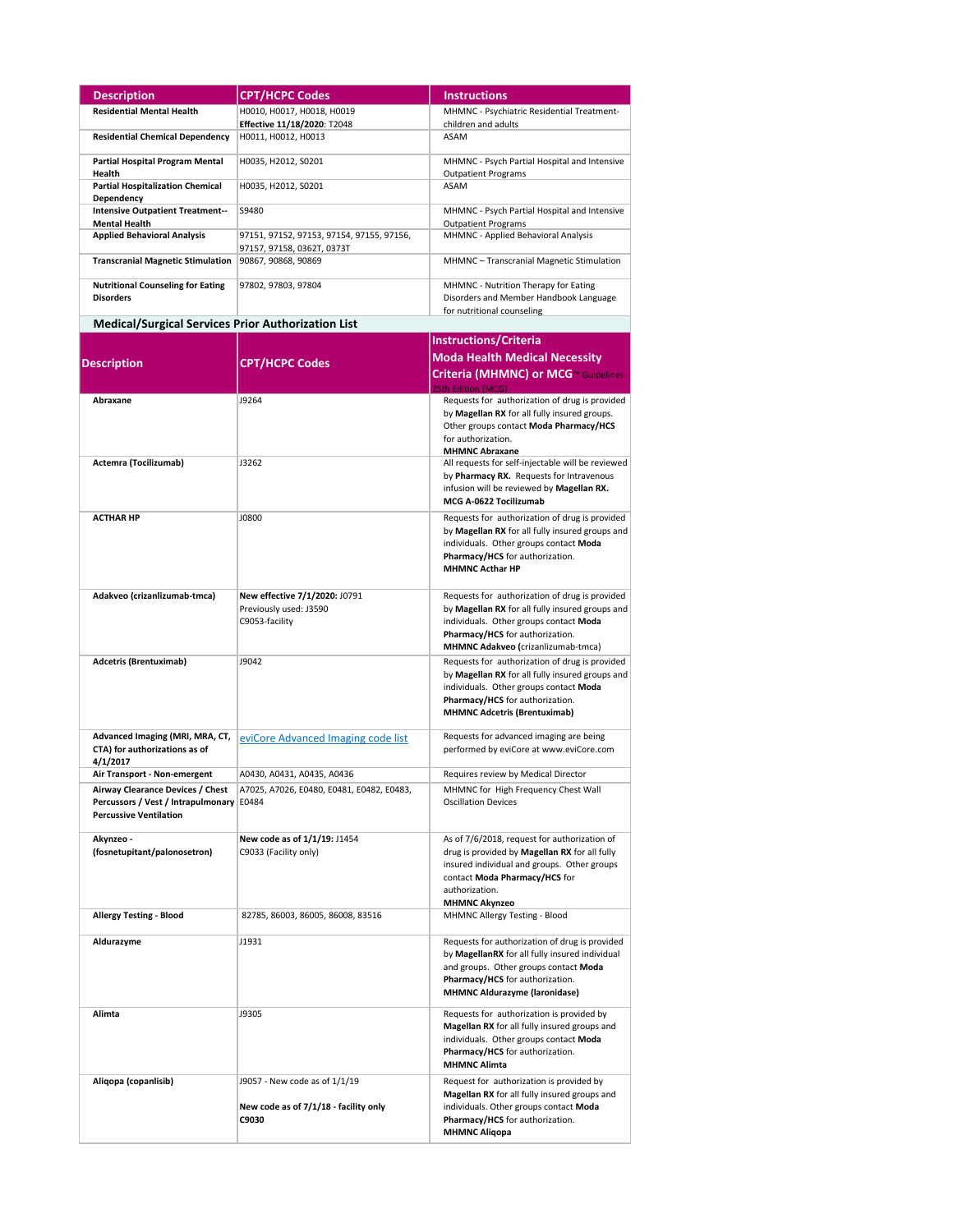| <b>Description</b>                                                                                   | <b>CPT/HCPC Codes</b>                                                                                                                                                                                                                                                                                                                          | <b>Instructions</b>                                                                                                                                                                                                                                                                                                                                 |
|------------------------------------------------------------------------------------------------------|------------------------------------------------------------------------------------------------------------------------------------------------------------------------------------------------------------------------------------------------------------------------------------------------------------------------------------------------|-----------------------------------------------------------------------------------------------------------------------------------------------------------------------------------------------------------------------------------------------------------------------------------------------------------------------------------------------------|
| Alpha 1 Proteinase Inhibitors -<br>(Glassia ®, Aralast NP®, Prolastin®,<br>Prolastin - C®, Zemaira®) | J0256, J0257                                                                                                                                                                                                                                                                                                                                   | Request for authorization is provided by<br>Magellan RX for all fully insured groups and<br>individuals. Other groups contact Moda<br>Pharmacy/HCS for authorization.<br>MCG A-0468 Alpha 1 Proteinase Inhibitor<br>MHMNC Alpha-1 Proteinase Inhibitor                                                                                              |
| <b>Artificial Disc Replacement</b>                                                                   | 0095T, 0098T, 0163T, 0164T, 0165T, 22856,<br>22857, 22858, 22861, 22862, 22864, 22865,<br>0375T                                                                                                                                                                                                                                                | MHMNC Intervertebral Disc Prosthesis                                                                                                                                                                                                                                                                                                                |
| Arthroscopy (other than knee)                                                                        | 29805, 29806, 29807, 29820, 29821, 29822,<br>29823, 29824, 29825, 29826, 29827, 29828,<br>29870, 29874, 29875, 29876, 29877, 29880,<br>29881, 29882, 29883, 29884, 29885, 29886,<br>29887, 29888, 29889, 29914, 29915, 29916,<br>29892, 29893, 29894, 29895, 29897, 29898,<br>29900, 29901, 29902, 29904, 29905, 29906,<br>29907, 29999, S2112 | MCG S-72 Ankle Arthrosocopy<br>MCG S-421 Elbow Arthroscopy<br>MCG S-1220 Wrist Arthroscopy<br>MCG A-0492 TMJ Arthroscopy<br>MCG SG-MS Musculoskeletal Surgery or<br>specific surgery<br>MCG S-1045 Acromioplasty and Rotator Cuff<br>Repair<br>MCG A-0524 SLAP repair<br>MCG A-0525 Bankart Lesion Repair<br>MCG A-0526 Adhesive Capsulitis release |
| Arzerrz (Ofatinumab)                                                                                 | J9302                                                                                                                                                                                                                                                                                                                                          | Requests for authorization of drug are<br>provided by Magellan RX for all fully insured<br>groups. Other groups contact Moda<br>Pharmacy/HCS for authorization.<br><b>MHMNC Arzerrz (Ofatinumab)</b>                                                                                                                                                |
| <b>Auditory Brainstem Implant (ABI)</b>                                                              | S2230, S2235                                                                                                                                                                                                                                                                                                                                   | MHMNC Cochlear Implants and Auditory<br>Brainstem Implants                                                                                                                                                                                                                                                                                          |
| Avastin (Bevacizumab)                                                                                | J9035<br>J7999 (Intravitreal use only)<br>Q5107- new code as of 1/1/19                                                                                                                                                                                                                                                                         | Requests for Avastin (Cancer treatment only)<br>authorization of drug is provided by Magellan<br>RX for all fully insured groups. Other groups<br>contact Moda Pharmacy/HCS for<br>authorization.                                                                                                                                                   |
| <b>Balloon Sinuplasty (Sinus surgery)</b>                                                            | 31295, 31296, 31297<br>New code as of 1/1/2018: 31298                                                                                                                                                                                                                                                                                          | <b>MHMNC Sinus Surgery</b>                                                                                                                                                                                                                                                                                                                          |
| <b>Balloon Dilation of Eustachian</b><br>Tube                                                        | 69705, 69706, 69799, C9745                                                                                                                                                                                                                                                                                                                     | Require prior authorization as of 4/15/2021<br>MHMNC Balloon Dilation of Eustachian Tube                                                                                                                                                                                                                                                            |
| Bavencio (avelumab)                                                                                  | New code as of 1/1/2018: J9023<br>J9999<br>C9491 - Facility Only code                                                                                                                                                                                                                                                                          | Requests for authorization of drug is provided<br>by Magellan RX for all fully insured groups and<br>individuals. Other groups contact Moda<br>Pharmacy/HCS authorization.<br><b>MHMNC Bavencio (avelumab)</b>                                                                                                                                      |
| Beleodaq (Belinostat)                                                                                | J9032                                                                                                                                                                                                                                                                                                                                          | Requests for authorization of drug is provided<br>by Magellan RX for all fully insured groups and<br>individuals. Other groups contact Moda<br>Pharmacy/HCS for authorization.<br><b>MHMNC Beleodaq (Belinostat)</b>                                                                                                                                |
| Bendamustine hcl (Belrapzo,<br>Bendeka, Treanda)                                                     | J9036, J9304, J9033                                                                                                                                                                                                                                                                                                                            | Requests for authorization of drug is provided<br>by Magellan RX for all fully insured groups and<br>individuals. Other groups contact Moda<br>Pharmacy/HCS for authorization.<br><b>MHMNC Bendamustine</b>                                                                                                                                         |
| Benlysta (Belimumab)                                                                                 | Q2044, J0490                                                                                                                                                                                                                                                                                                                                   | Requests for authorization of drug are<br>provided by Magellan RX for all fully insured<br>groups and individuals. Other groups contact<br>Moda Pharmacy/HCS for authorization.<br><b>MHMNC Benlysta (Belimumab)</b>                                                                                                                                |
| Beovu (brolucizumab-dbll)                                                                            | New code as of 1/1/2020: J0179                                                                                                                                                                                                                                                                                                                 | Requests for authorization of drug is provided<br>by Magellan RX for all fully insured groups and<br>individuals. Other groups contact Moda<br>Pharmacy/HCS for authorization.<br>MHMNC Beovu (brolucizumab-dbll)                                                                                                                                   |
| Berinert (C-1 Esterase Inhibitor)                                                                    | J0597                                                                                                                                                                                                                                                                                                                                          | Requests for authorization of drug is provided<br>by Magellan RX for all fully insured groups and<br>individuals. Other groups contact Moda<br>Pharmacy/HCS for authorization.<br>MHMNC Berinert (C-1 Esterase Inhibitor)                                                                                                                           |
| Besponsa (inotuzumab<br>ozogamicin) - effective 11/1/2017                                            | J9229 - New code as of 1/1/19                                                                                                                                                                                                                                                                                                                  | As of 11/1/17 - Request for authorization is<br>provided by Magellan RX for all fully insured<br>groups and individuals. Other groups contact<br>Moda Pharmacy/HCS for authorization.<br><b>MHMNC Besponsa</b>                                                                                                                                      |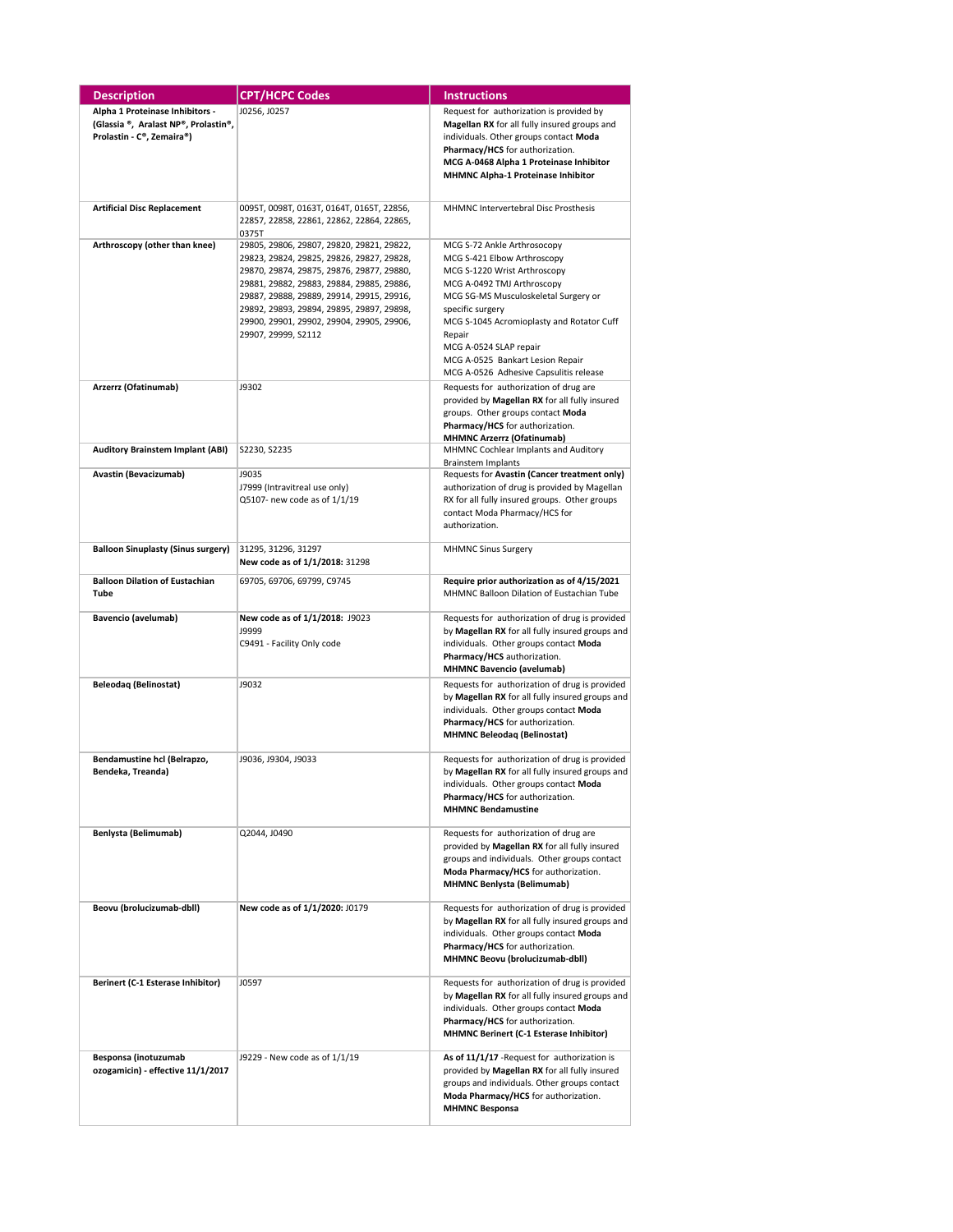| <b>Description</b>                                                | <b>CPT/HCPC Codes</b>                                                             | <b>Instructions</b>                                                       |
|-------------------------------------------------------------------|-----------------------------------------------------------------------------------|---------------------------------------------------------------------------|
| <b>Blepharoplasty and Brow Lift</b>                               | 15822, 15823, 67900, 67901, 67902, 67903,                                         | MHMNC Blepharoplasty and Brow Ptosis                                      |
|                                                                   | 67904, 67906, 67908                                                               | CPT codes 15820, 15821, and 18524 are                                     |
|                                                                   |                                                                                   | considered cosmetic and not covered.                                      |
| <b>Blincyto (Blinotumomab) New</b>                                | J9039                                                                             | Requests for authorization of drug is provided                            |
|                                                                   |                                                                                   | by Magellan RX for all fully insured groups and                           |
|                                                                   |                                                                                   | individuals. Other groups contact Moda                                    |
|                                                                   |                                                                                   | Pharmacy/HCS for authorization.                                           |
|                                                                   |                                                                                   | <b>MHMNC Blincyto (Blinotumomab)</b>                                      |
| <b>Bone Growth Stimulators,</b><br><b>Ultrasound and Electric</b> | E0747, E0748, E0760, 20979                                                        | MCG A-0414 Bone Growth Stimulators,                                       |
|                                                                   |                                                                                   | Ultrasonic<br>MHMNC Bone Growth Stimulators, Electrical                   |
|                                                                   |                                                                                   |                                                                           |
| <b>Botox Injections</b>                                           | J0585, J0586, J0587, J0588                                                        | Requests for authorization of drug is provided                            |
| (OnabotulinumtoxinA,                                              |                                                                                   | by Magellan RX for all fully insured groups and                           |
| AbobotulinumtoxinA,<br>RimabotulinumtoxinB, and                   |                                                                                   | individuals. Other groups contact Moda<br>Pharmacy/HCS for authorization. |
| IncobotulinumtoxinA                                               |                                                                                   | MHMNC Botox (OnabotulininumtoxinA),                                       |
|                                                                   |                                                                                   | Dysport (AbobotulinumtoxinA), Myobloc                                     |
|                                                                   |                                                                                   | (RimabotulinumtoxinB), or Xeomin                                          |
| <b>BRCA Gene Mutation Testing</b>                                 | 81212, 81215, 81216, 81217                                                        | (IncobotulinimtoxinA)<br>MCG A-0499 Breast and Ovarian Cancer,            |
|                                                                   | New codes as of 1/1/16: 81162                                                     | Hereditary BRCA 1 and BRCA 2 genes; MCG A-                                |
|                                                                   | New codes as of 1/1/19: 81163, 81164, 81165,                                      | 0162 prostate Cancer- BRCA 1 and BRCA 2                                   |
|                                                                   | 81166, 81167, 81479                                                               | Genes                                                                     |
| <b>Breast Cancer Gene Expression</b>                              | 81519 - Oncotype                                                                  | <b>MHMNC Genetic Testing</b><br>MCG A-0532 Breast Cancer Gene Expression  |
| Assays                                                            | 81522 - Endopredict                                                               | Assays                                                                    |
| Oncotype DX, Endopredict,                                         | 81521 - Mammaprint                                                                |                                                                           |
| Mammaprint<br><b>Breast Implant Removal</b>                       | 19328, 19330                                                                      | MHMNC Breast Implant Removal                                              |
| <b>Breast Reconstruction Surgery</b>                              | 11920, 11921, 11970, 11971, 15777, 19316,                                         | Always covered for reconstruction following                               |
|                                                                   | 19318, 19325, 19328, 19330, 19340, 19342,                                         | mastectomy for breast cancer diagnosis. All                               |
|                                                                   | 19350, 19357, 19361, 19364, 19367, 19368,                                         | other diagnoses are reviewed for medical                                  |
|                                                                   | 19369, 19370, 19371, 19380, C1789, L8600,                                         | necessity versus cosmetic.                                                |
|                                                                   | Q4100, Q4116, S2066, S2067, S2068<br>Effective 1/1/2021: Replacement codes 15771, | <b>MHMNC Breast Reconstruction</b>                                        |
|                                                                   | 15772 for deleted code 19324                                                      |                                                                           |
|                                                                   | As of 1/1/2021 code deleted 19366                                                 |                                                                           |
| Brineura (Cerliponasa Alfa) (New                                  | J0567                                                                             | <b>MHMNC Brineura</b>                                                     |
| code as of 1-1-19)                                                |                                                                                   |                                                                           |
| <b>Cardiac Rehabilitation</b>                                     | 93797, 93798                                                                      | MCG A-0358 Cardiac Rehabilitation                                         |
| Cardiac Defibrillator,<br>External/Wearable                       | 93745, E0617, K0606, K0607, K0608, K0609                                          | MHMNC - Cardiac Defibrillators, External<br>criteria                      |
| <b>Cardiac Event Monitors (Loop</b>                               | 93228, 93229 (MOCT)                                                               | MCG A-0121 Loop records (non-implantable)                                 |
| recorders), Mobile Outpatient                                     | New code as of 1/1/19: 93264                                                      | MHMNC Mobile Outpatient Cardiac Telemetry                                 |
| Cardiac Telemetry and Patchy-<br>Type cardiac monitor             | New code as of 1/1/18: 0497T, 0498T                                               | MCG A-0374 Patchy-Type Cardiac Monitor                                    |
|                                                                   |                                                                                   |                                                                           |
| Cardiac rhythm monitor insertion                                  | 33285, 33286                                                                      | Requires review by Medical Director                                       |
| or removal                                                        | Cardiology service including stress evicore Cardiology diagnositic                | As of 4/1/2017 - requests for pacemakers,                                 |
| tests, echocardiography, diagnostic                               | <u>procedure list</u>                                                             | angiograms, nuclear studies, and                                          |
| angiograms, and pacemakers, prior                                 |                                                                                   | echocardiograms are being performed by                                    |
| authorization is required with<br>eviCore as of 4/1/2017          |                                                                                   | eviCore at www.eviCore.com                                                |
|                                                                   |                                                                                   |                                                                           |
| <b>Carpel Tunnel Release</b>                                      | 29848                                                                             | MCG A-0211 Carpel Tunnel Decompression                                    |
| Capsule endoscopy (Wireless)                                      | 91110, 91111                                                                      | MCG A-0134 Capsule Endoscopy                                              |
|                                                                   | Effective 1/1/2022:91113 replacement for                                          |                                                                           |
| Cerezyme (Imiglucerase) - New as                                  | 0355T<br>J1786                                                                    | Requests for authorization of drug is provided                            |
| of 7/1/16                                                         |                                                                                   | by Magellan RX for all fully insured groups and                           |
|                                                                   |                                                                                   | individuals. Other groups contact Moda                                    |
|                                                                   |                                                                                   | Pharmacy/HCS for authorization.<br>MHMNC Cerezyme (Imiglucerase)          |
|                                                                   |                                                                                   |                                                                           |
| Chelation Therapy - Home Infusion S9355                           |                                                                                   | Prior authorization required for medical                                  |
|                                                                   |                                                                                   | necessity of the chelation therapy                                        |
|                                                                   |                                                                                   | MCG A-0618                                                                |
| Cinqair (Reslizumab)                                              | J2786                                                                             | As of 1/1/20, requests for authorization is                               |
|                                                                   |                                                                                   | provided by Pharmacy RX for Oregon                                        |
|                                                                   |                                                                                   | commercial fully insured, including OEBB and                              |
|                                                                   |                                                                                   | PEBB members. Requests for select ASO                                     |
|                                                                   |                                                                                   | groups will be provided by Magellan RX.                                   |
|                                                                   |                                                                                   | Other groups contact Moda Pharmacy/HCS<br>for authorization.              |
|                                                                   |                                                                                   | <b>MHMNC Cinqair (Reslizumab)</b>                                         |
|                                                                   |                                                                                   |                                                                           |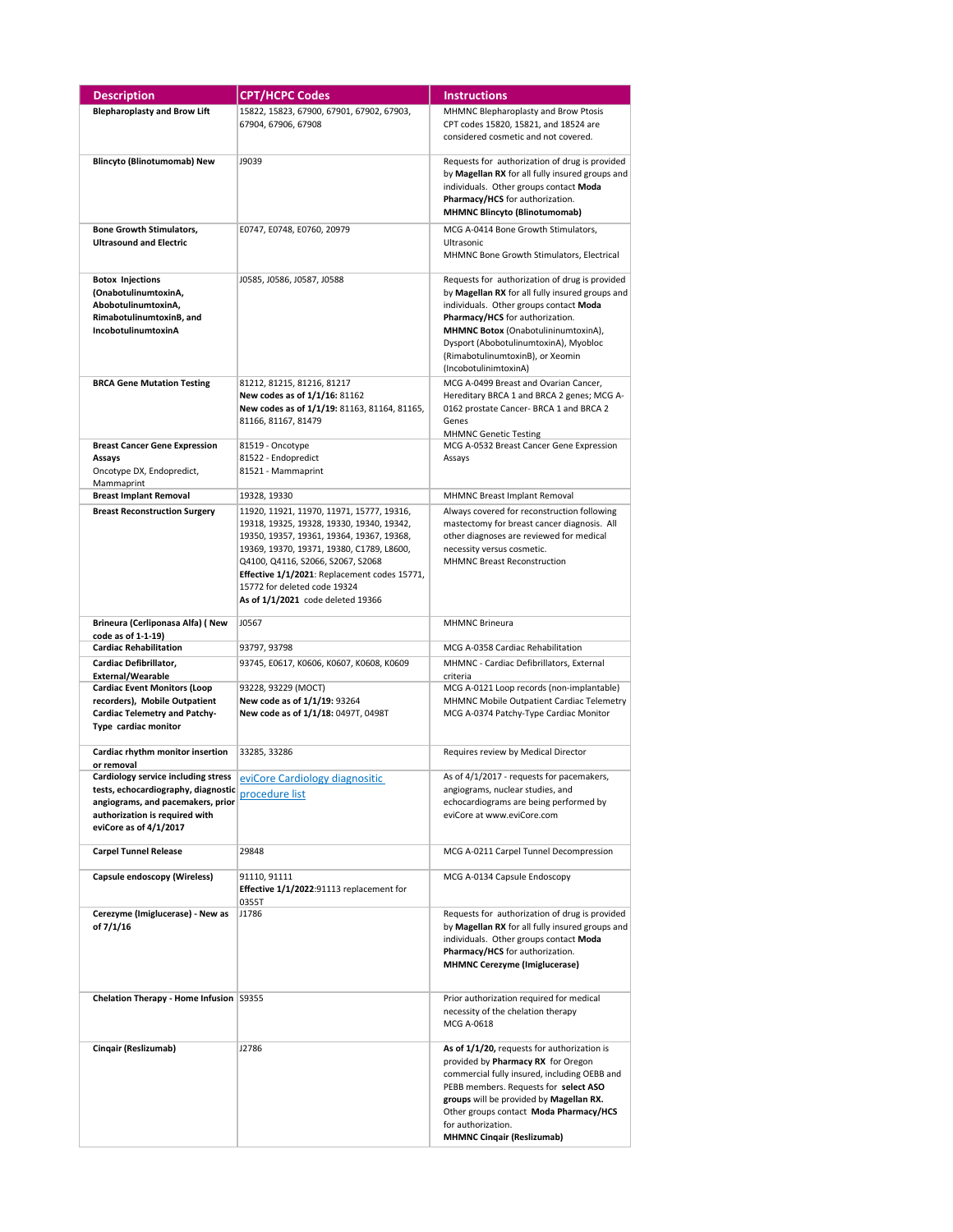| <b>Description</b>                                                                                                                                                                                                      | <b>CPT/HCPC Codes</b>                                                                                                             | <b>Instructions</b>                                                                                                                                                                                                                                                                               |
|-------------------------------------------------------------------------------------------------------------------------------------------------------------------------------------------------------------------------|-----------------------------------------------------------------------------------------------------------------------------------|---------------------------------------------------------------------------------------------------------------------------------------------------------------------------------------------------------------------------------------------------------------------------------------------------|
| Cinryze (C-1 Esterase Inhibitor)                                                                                                                                                                                        | J0598                                                                                                                             | Requests for authorization of drug is provided<br>by Magellan RX for all fully insured groups and<br>individuals. Other groups contact Moda<br>Pharmacy/HCS for authorization.<br>MHMNC Cinryze (C-1 Esterase Inhibitor)                                                                          |
| <b>Cochlear Implantation/Removal</b>                                                                                                                                                                                    | 69930, L8614, L8619, L8694                                                                                                        | MHMNC Cochlear Implants and Auditory<br>Brainstem Implants                                                                                                                                                                                                                                        |
| <b>Colon Cancer Genetic Testing</b>                                                                                                                                                                                     | 81292, 81293, 81294, 81295, 81296, 81297,<br>81298, 81299, 81300, 81301                                                           | MCG A-0533 Lynch Syndrome                                                                                                                                                                                                                                                                         |
| <b>Colony Stimulating Factors:</b><br>Filgrastim (Neupogen), Tbo-<br><b>Filgrastim (Granix)</b>                                                                                                                         | J1442, J1447                                                                                                                      | Requests for authorization of drug is provided<br>by Magellan RX for all fully insured groups and<br>individuals. Other groups contact Moda<br>Pharmacy/HCS for authorization.<br><b>MHMNC Colony Stimulating Factors-</b><br>Filgrastim: (Neupogen, Nivestym, Granix,<br>Zarxio)                 |
| <b>Colony Stimulating Factors:</b><br>Pegfilgrastim (Neulasta, Ziextenzo,<br>Nyvepria)                                                                                                                                  | J2505<br>Effective 7/1/2020: Q5120<br>New code 1/1/2021: Q5122<br>New code 1/1/2022: J2506                                        | Requests for authorization of drug is provided<br>by Magellan RX for all fully insured groups and<br>individuals. Other groups contact Moda<br>Pharmacy/HCS for authorization.<br><b>MHMNC Colony Stimulating Factors-</b><br>Pegfilgrastim: Neulasta, Fulphila, Udenyca,<br>Ziextenzo, Nyvepria) |
| <b>Cooling Devices</b>                                                                                                                                                                                                  | E0218, E0236, E1399                                                                                                               | <b>MHMNC Cooling Devices</b><br>Active Cooling devices (i.e. Game Ready) are<br>not covered                                                                                                                                                                                                       |
| <b>Continuous Glucose Monitors</b>                                                                                                                                                                                      | 95249, 95250, K0553, K0554, A9276, A9277,<br>A9278                                                                                | MHMNC Continuous Glucose Monitoring<br>(CGM)                                                                                                                                                                                                                                                      |
| <b>Corneal Collagen X-linking for</b><br>treatment of Keratoconus                                                                                                                                                       | 0402T                                                                                                                             | <b>MHMNC Treatment of Keratoconus</b>                                                                                                                                                                                                                                                             |
| CPAP/AutoPAP/Bipap                                                                                                                                                                                                      | E0470, E0471, E0472<br>Prior authorization NOT required effective<br>5/1/2022 for E0601                                           | MHMNC Obstructive Sleep Apnea Non-surgical<br>Treatment                                                                                                                                                                                                                                           |
| <b>Custom Compression</b>                                                                                                                                                                                               | A4465, A6549                                                                                                                      | <b>MHMNC Custom Compression Garments</b>                                                                                                                                                                                                                                                          |
| <b>Stockings/Garments</b><br>Cyramza (Ramucirumab)                                                                                                                                                                      | J9308; C9025 (facility)                                                                                                           | Requests for authorization of drug is provided<br>by Magellan RX for all fully insured groups and<br>individuals. Other groups contact Moda<br>Pharmacy/HCS for authorization.<br><b>MHMNC Cyramza (Ramucirumab)</b>                                                                              |
| Cystourethroscopy with                                                                                                                                                                                                  | 0499T                                                                                                                             | MCG A-0153 Cytoscopy                                                                                                                                                                                                                                                                              |
| mechanical dilation<br>Crysvita - (burosumab-twza)                                                                                                                                                                      | New code effective 1/1/19: J0584                                                                                                  | Requests for authorization of drug is provided<br>by Magellan RX for all fully insured groups and<br>individuals. Other groups contact Moda<br>Pharmacy/HCS for authorization.<br>MHMNC Crysvita (burosumab - twza)                                                                               |
| Darzalex (daratumumab)                                                                                                                                                                                                  | J9145                                                                                                                             | Requests for authorization of drug is provided<br>by Magellan RX for all fully insured groups and<br>individuals. Other groups contact Moda<br>Pharmacy/HCS for authorization.<br><b>MHMNC Darzalex (daratumumab)</b>                                                                             |
| Denosumab (Prolia/Xgeva)                                                                                                                                                                                                | J0897                                                                                                                             | Requests for authorization of drug is provided<br>by Magellan RX for all fully insured groups and<br>individuals. Other groups contact Moda<br>Pharmacy/HCS for authorization.<br><b>MHMNC Prolia/Xgeva (Denosumab)</b>                                                                           |
| Diabetes Online Intensive Program 0488T<br>for Prevention                                                                                                                                                               |                                                                                                                                   | New code as of 1/1/18 - need to review for<br>benefit coverage.                                                                                                                                                                                                                                   |
| Dynasplint/JAS (or other<br>mechanical stretching device)                                                                                                                                                               | E1800, E1801, E1802, E1805, E1806, E1810,<br>E1811, E1818, E1825, E1831                                                           | <b>MHMNC Mechanical Stretching Devices</b>                                                                                                                                                                                                                                                        |
| Echocardiography,<br>transesophageal, transthoracic for<br>procedure performed                                                                                                                                          | 93350, 93351, 93303, 93304, 93306, 93307,<br>93308, 93312, 93313, 93314, 93315, 93316,<br>93317<br>New code as of 1/1/2020: 93356 | For groups who do not utilize eviCore prior<br>authorization is obtained via Moda Health/HCS                                                                                                                                                                                                      |
| Echocardiography,<br>transesophageal, transthoracic for<br>procedure performed as of<br>4/1/2017, eviCore will perform<br>prior authorization requests for<br>groups enrolled in eviCore<br>advanced imaging/cardiology | eviCore cardiology PA list                                                                                                        | As of 4/1/2017 - requests for<br>echocardiography and cardiac advanced<br>imaging are being performed by eviCore at<br>www.eviCore.com<br>Check EBT for member enrollment                                                                                                                         |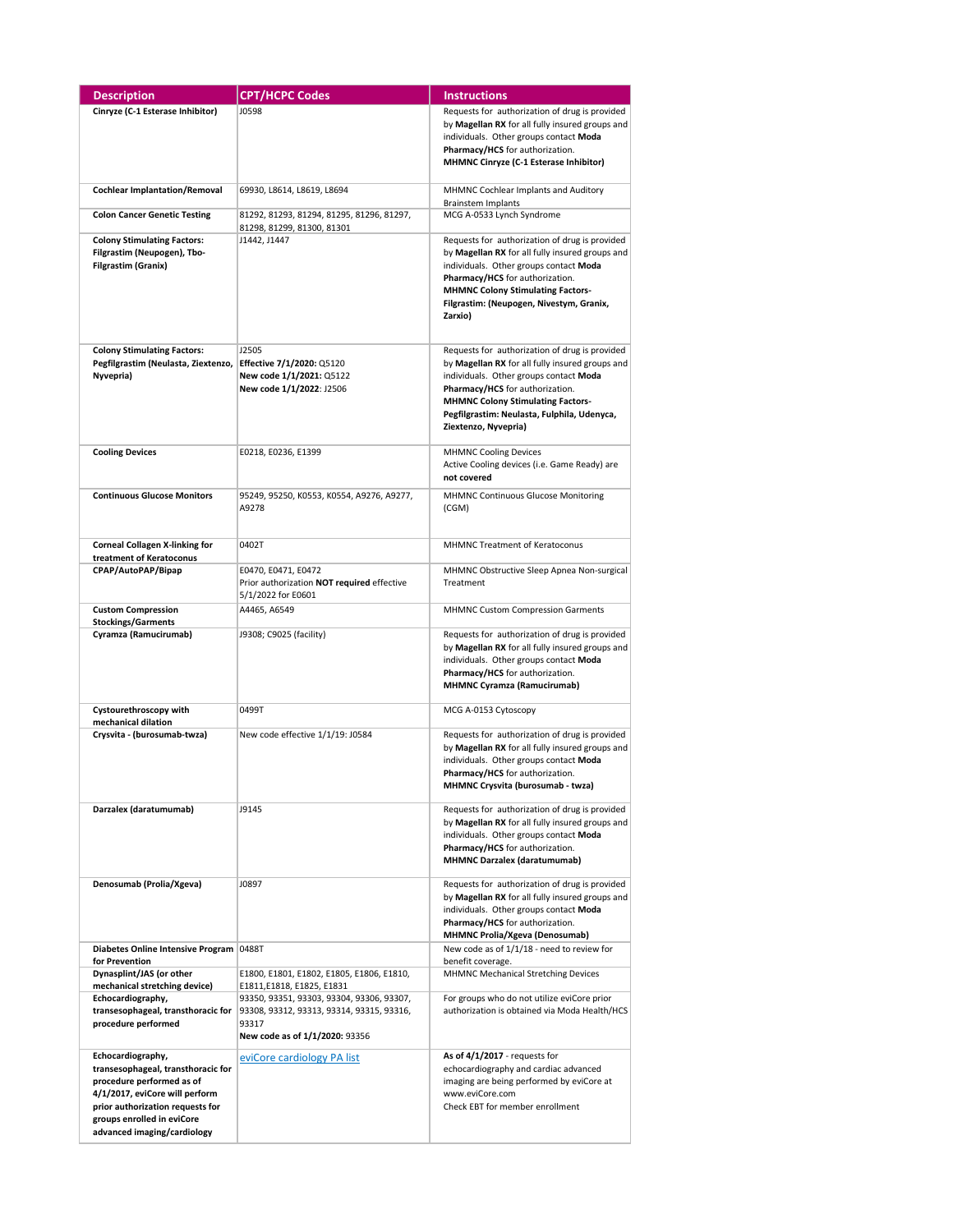| <b>Description</b>                                                                 | <b>CPT/HCPC Codes</b>                                                                                                                   | <b>Instructions</b>                                                                                                                                                                                                                                         |
|------------------------------------------------------------------------------------|-----------------------------------------------------------------------------------------------------------------------------------------|-------------------------------------------------------------------------------------------------------------------------------------------------------------------------------------------------------------------------------------------------------------|
| Elaprase (Idursulfase)                                                             | J1743                                                                                                                                   | Requests for authorization of drug is provided<br>by Magellan RX for all fully insured groups and<br>individuals. Other groups contact Moda<br>Pharmacy/HCS for authorization.<br><b>MHMNC Elaprase (Idursulfase)</b>                                       |
| <b>Electrical stimulation device for</b><br>cancer treatment                       | E0766                                                                                                                                   | MCG A-0930 Alternating Electric Field Therapy<br>MCG A-0241 Electrical Nerve Stimulation,<br>Transcutaneous (TENS)                                                                                                                                          |
| Elelyso (Tagliglucerase Alfa)                                                      | J3060                                                                                                                                   | Requests for authorization of drug is provided<br>by Magellan RX for all fully insured groups and<br>individuals. Other groups contact Moda<br>Pharmacy/HCS for authorization.<br><b>MHMNC Elelyso (taliglucerase alfa)</b>                                 |
| Empliciti (elotuzumab)                                                             | J9176                                                                                                                                   | Requests for authorization of drug is provided<br>by Magellan RX for all fully insured groups and<br>individuals. Other groups contact Moda<br>Pharmacy/HCS for authorization.<br><b>MHMNC Empliciti (elotuzumab)</b>                                       |
| Entyvio (Vedolizumab)                                                              | J3380<br>C9026 (facility only)                                                                                                          | Requests for authorization of drug is provided<br>by Magellan RX for all fully insured groups and<br>individuals. Other groups contact Moda<br>Pharmacy/HCS for authorization.<br><b>MHMNC Entyvio (Vedolizumab)</b>                                        |
| Epidural, facet, medial branch<br>blocks and SI joint Injections                   | 64479, 64480, 64483, 64484, 64490, 64491,<br>64492, 64493, 64494, 64495, 27096<br>New codes as of 1/1/17:<br>62320, 62321, 62322, 62323 | MHMNC Spinal Pain Injections                                                                                                                                                                                                                                |
| As of 4/1/2017, requests for                                                       | eviCore Interventional Pain Prior Auth                                                                                                  | As of 4/1/2017 - requests for pain injections,                                                                                                                                                                                                              |
| epidural, facet, medical branch<br>blocks, and SI joint injections will            | list                                                                                                                                    | advanced imaging are being performed by<br>eviCore at www.eviCore.com                                                                                                                                                                                       |
| be performed by eviCore.                                                           |                                                                                                                                         | Check EBT for member enrollment                                                                                                                                                                                                                             |
| <b>Check EBT for member</b><br>enrollement in MSK program                          |                                                                                                                                         | **Note 64483 for SI injections is reviewed by<br>Moda Health **                                                                                                                                                                                             |
| <b>Erythropoiesis Stimulating Agents</b><br>(ESAs)                                 | J0881, J0885, J0882, J0887, J0888                                                                                                       | Requests for authorization of codes<br>highlighted in red are provided by Magellan<br>RX for all fully insured groups and individuals.<br>Other groups contact Moda Pharmacy/HCS<br>for authorization.<br>MHMNC ESAs (erythropoiesis stimulating<br>agents) |
| Exondys, Vyondys,                                                                  | J1438                                                                                                                                   | Authorization is required and requests are                                                                                                                                                                                                                  |
| viltolarsen(Viltepso)                                                              | Effective 7/1/2020: J1429<br>Effective 11/1/2020: J3490 viltolarsen                                                                     | reviewed by Moda Pharmacy/HCS<br>Pharmacy criteria                                                                                                                                                                                                          |
|                                                                                    | (Viltepso)<br><b>Effective 1/1/2021</b> : C9071 (Facility Only)                                                                         |                                                                                                                                                                                                                                                             |
| <b>External Counterpulsation</b><br>(Enhanced External<br>Counterpulsation - EECP) | G0166, 92971                                                                                                                            | MCG A-0175 - Enhanced External<br>Counterpulsation (EECP)                                                                                                                                                                                                   |
| <b>Extracorporeal Membrane</b>                                                     | Insertion codes: 33946, 33947, 33948, 33949,                                                                                            | MCG SG-CVS                                                                                                                                                                                                                                                  |
| Oxygenation (ECMO) or<br><b>Extracorporeal Life Support (ECLS)</b>                 | 33951, 33952, 33953, 33954, 33955, 33956,<br>33987, 33988                                                                               |                                                                                                                                                                                                                                                             |
| <b>External infusion insulin pumps</b>                                             | New as of 1/1/2020: E0787                                                                                                               | Request for authorization is provided by Moda<br>Pharmacy/HCS<br>MHMNC External infusion insulin pumps                                                                                                                                                      |
| Eylea (aflibercept)                                                                | J0178                                                                                                                                   | Requests for authorization of drug is provided<br>by Magellan RX for all fully insured groups and<br>individuals. Other groups contact Moda<br>Pharmacy/HCS for authorization.<br><b>MHMNC Orencia (abatacept)</b>                                          |
| Fabrazyme (Agalsidase Beta)                                                        | J0180                                                                                                                                   | Requests for authorization of drug is provided<br>by Magellan RX for all fully insured groups and<br>individuals. Other groups contact Moda<br>Pharmacy/HCS for authorization.<br><b>MHMNC Fabrazyme (Agalsidase Beta)</b>                                  |
| <b>Facet Neurotomy/Rhizotomy</b>                                                   | 0213Т, 0214Т, 0215Т, 0216Т, 0217Т, 0218Т,                                                                                               | MCG A-0218 Facet Neurotomy                                                                                                                                                                                                                                  |
|                                                                                    | 64633, 64634, 64635, 64636                                                                                                              |                                                                                                                                                                                                                                                             |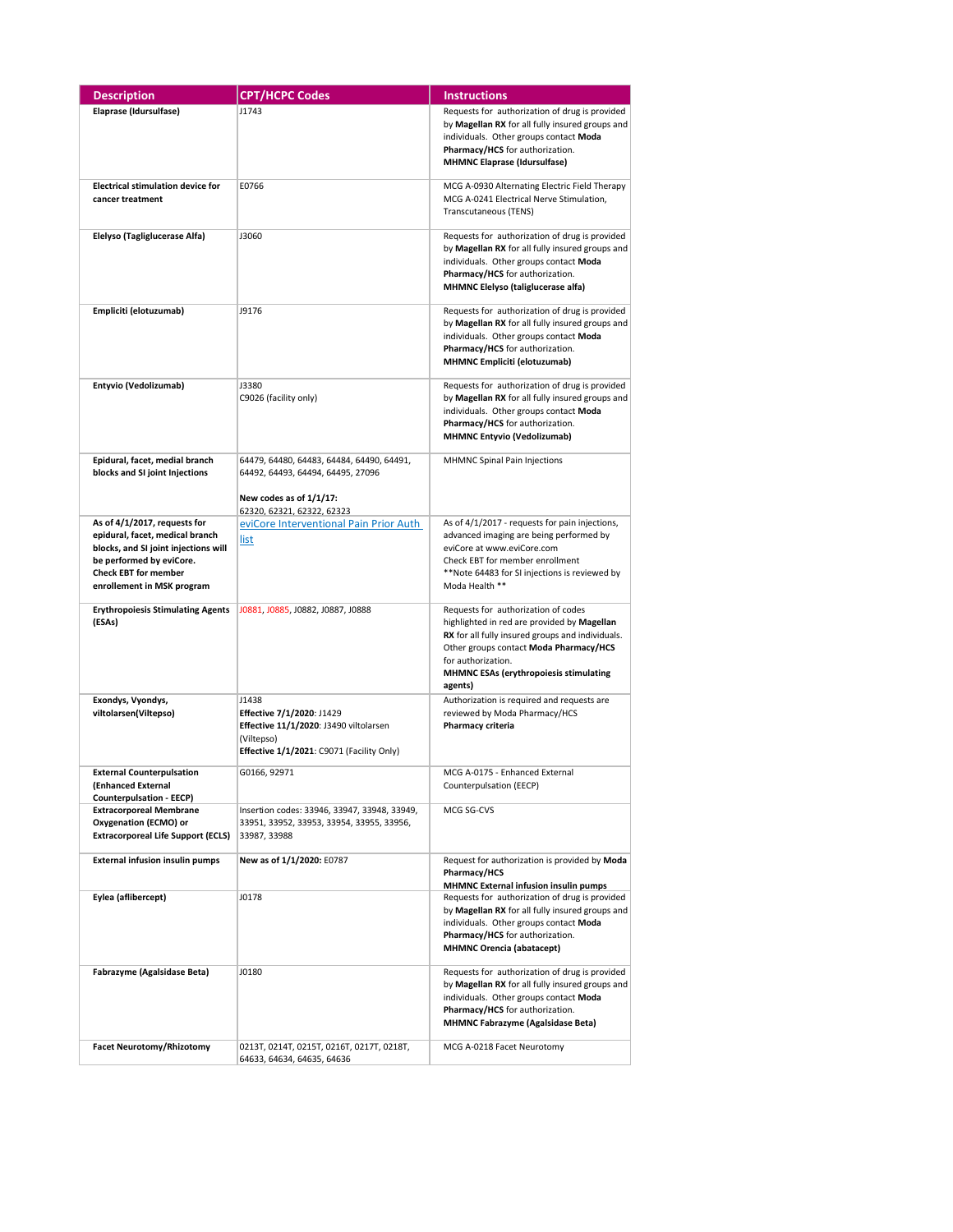| <b>Description</b>                                                   | <b>CPT/HCPC Codes</b>                                                                                                                                                                                                                                                                                                                                                                                                                                                                                                                                                                                                                                                                                                                                                                                          | <b>Instructions</b>                                                                                                                                                                                                                                                                                                                                                                              |
|----------------------------------------------------------------------|----------------------------------------------------------------------------------------------------------------------------------------------------------------------------------------------------------------------------------------------------------------------------------------------------------------------------------------------------------------------------------------------------------------------------------------------------------------------------------------------------------------------------------------------------------------------------------------------------------------------------------------------------------------------------------------------------------------------------------------------------------------------------------------------------------------|--------------------------------------------------------------------------------------------------------------------------------------------------------------------------------------------------------------------------------------------------------------------------------------------------------------------------------------------------------------------------------------------------|
| Fasenra (benralizumab)                                               | J0517 - new code as of 1/1/19<br>New code effective 4/1/2018:<br>C9466                                                                                                                                                                                                                                                                                                                                                                                                                                                                                                                                                                                                                                                                                                                                         | As of 1/1/20, requests for authorization is<br>provided by Pharmacy RX for Oregon<br>commercial fully insured, including OEBB and<br>PEBB members. Requests for select ASO<br>groups will be provided by Magellan RX.<br>Other groups contact Moda Pharmacy/HCS<br>for authorization.<br><b>MHMNC Fasenra (benralizumab)</b><br>For Group exclusions, please check Moda<br><b>Health Website</b> |
| Filgrastim-aafi, biosimiliar<br>(Nivestym)                           | Q5110                                                                                                                                                                                                                                                                                                                                                                                                                                                                                                                                                                                                                                                                                                                                                                                                          | As of 10/1/18, requests for authorization of<br>drug is provided by Magellan RX for all fully<br>insured groups and individuals. Other groups<br>contact Moda Pharmacy/HCS for<br>authorization.<br><b>MHMNC Colony Stimulating Factors-</b><br>Filgrastim: (Neupogen, Nivestym, Granix,<br>Zarxio)<br><b>MHMNC Colony Stimulating Factors:</b><br>Nivestym (filgrastim-aafi)                    |
| Fulphila (pegfilgrastim-<br>jmdb, biosimilar) new as of<br>11/1/2018 | Q5108                                                                                                                                                                                                                                                                                                                                                                                                                                                                                                                                                                                                                                                                                                                                                                                                          | Requests for authorization of drug is provided<br>by Magellan RX for all fully insured groups and<br>individuals. Other groups contact Moda<br>Pharmacy/HCS for authorization.<br><b>MHMNC Colony Stimulating Factors-</b><br>Pegfilgrastim: Neulasta, Fulphila, Udenyca,<br>Ziextenzo                                                                                                           |
| Fusilev (Levoleucovorin calcium)                                     | J0641                                                                                                                                                                                                                                                                                                                                                                                                                                                                                                                                                                                                                                                                                                                                                                                                          | Requests for authorization of drug is provided<br>by Magellan RX for all fully insured groups and<br>individuals. Other groups contact Moda<br>Pharmacy/HCS for authorization.<br>MHMNC Fusilev (levoleucovorin calcium)                                                                                                                                                                         |
| Gastric Bypass/Gastric Restrictive<br>Management                     | 43644, 43645, 43659, 43842, 43843, 43845,<br>procedure/Office Visits for Obesity 43846, 43847, 43848, 43999, 43770, 43771,<br>43772, 43773, 43774, 43775, 43886, 43887,<br>43888                                                                                                                                                                                                                                                                                                                                                                                                                                                                                                                                                                                                                               | MHMNC Obesity: Surgical Management for<br>groups without specific language for coverage<br>in the member handbook. Check member<br>handbook for benefit.                                                                                                                                                                                                                                         |
| Gazyva (Obinutuzumab)                                                | J9301                                                                                                                                                                                                                                                                                                                                                                                                                                                                                                                                                                                                                                                                                                                                                                                                          | Request for authorization is provided by<br>Magellan RX for all fully insured groups and<br>individuals. Other groups contact Moda<br>Pharmacy/HCS for authorization.<br><b>MHMNC Gazyva (obinutumumab)</b>                                                                                                                                                                                      |
| <b>Gender Confirming Surgery</b>                                     | Multiple CPT codes apply with diagnosis codes<br>for GID<br>Female to Male procedures requiring prior<br>authorization: 19301, 19302, 19303<br>Male to Female procedures requiring PA: 19325<br>1/1/2021: 15771, 15772 replacement codes for<br>deleted code 19324<br><b>Confirming surgery procedures:</b><br>54400, 54401, 54405, 54408, 54410, 54411,<br>54415, 54416, 54417, 55970, 55980, 56625,<br>56800, 56805, 56810, 57106, 57107, 57110,<br>57111, 57291, 57292, 57335, 54437, 54438<br>Facial Procedures: 14020, 14021, 14301,<br>14302, 14060, 14061, 15825, 15828, 15829,<br>20912,21025, 21120, 21121, 21122, 21123,<br>21137, 21139, 21141, 21142, 21143, 21145,<br>21146, 21147, 21188, 21193, 21194, 21195,<br>21196, 21208, 21270, 21299, 30400, 30410,<br>30420, 30430, 30460, 30465, 67900 | MHMNC Gender Confirming Surgery<br>Covered for all Oregon fully insured groups<br>and indviduals. Check member handbook for<br>ASO groups and Alaska benefit language.                                                                                                                                                                                                                           |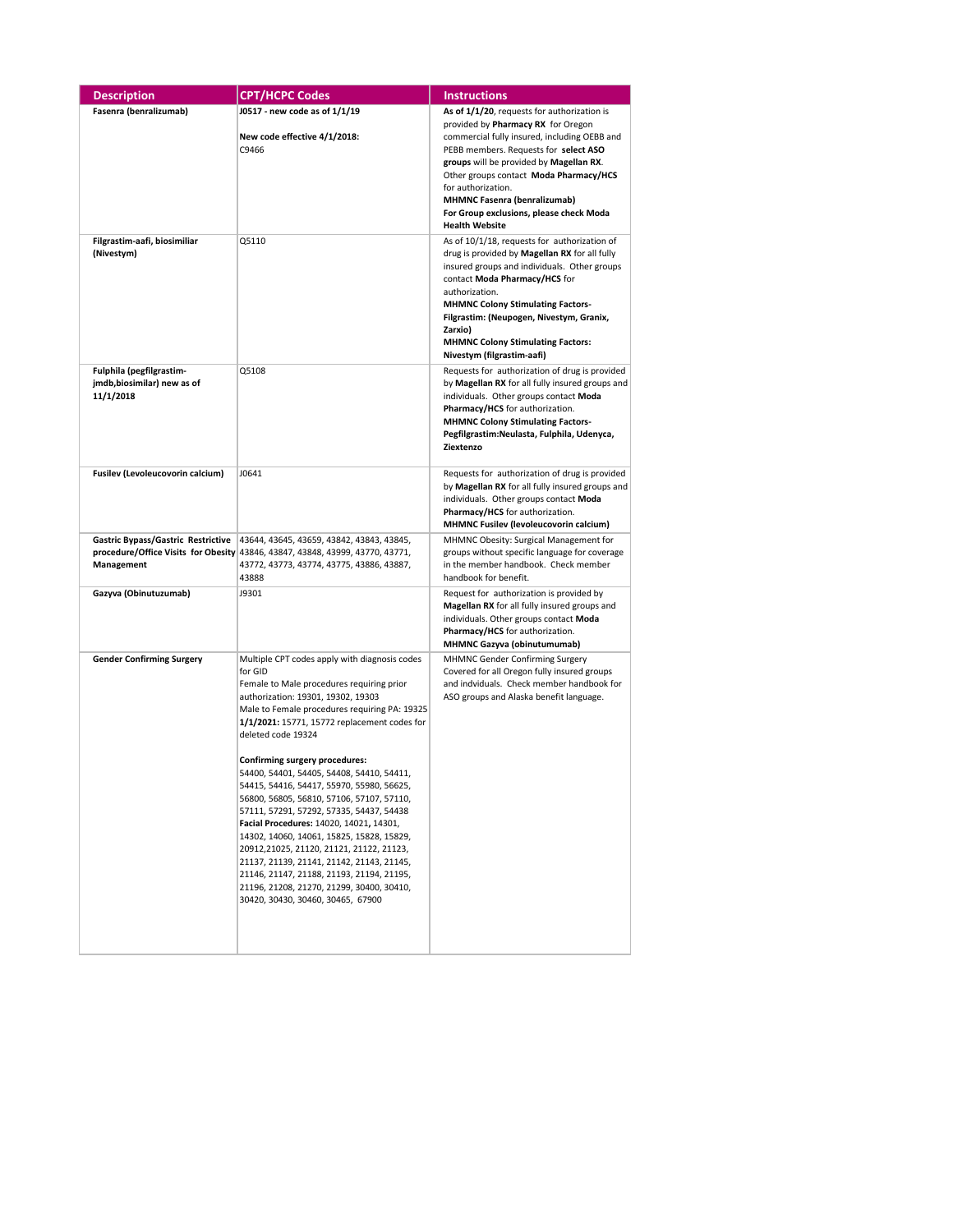| Description                               | <b>CPT/HCPC Codes</b>                                                                  | <b>Instructions</b>                          |
|-------------------------------------------|----------------------------------------------------------------------------------------|----------------------------------------------|
| <b>Genetic Testing - additional codes</b> | 81161, 81200, 81201, 81202, 81203, 81204,                                              | MCG guidelines for specific genetic tests or |
| (BRCA 1 and 2, and Colon Cancer           | 81205, 81209, 81210, 81228, 81229, 81235,                                              | MHMNC Genetic Testing Criteria applies       |
| testing are listed separately)            | 81236, 81240, 81241, 81242, 81243, 81244,                                              |                                              |
|                                           | 81246, 81250, 81251, 81252, 81253,<br>81254, 81255, 81256, 81257, 81260, 81270,        |                                              |
|                                           | 81280, 81281, 81282, 81288, 81289, 81290,                                              |                                              |
|                                           | 81302, 81303, 81304, 81313, 81317, 81318,                                              |                                              |
|                                           | 81319, 81330, 81331, 81321, 81322, 81323,                                              |                                              |
|                                           | 81324, 81325, 81326, 81237, 81339, 81383,<br>81400, 81401, 81402, 81403, 81404, 81405, |                                              |
|                                           | 81406, 81407, 81408, 81410, 81411, 81415,                                              |                                              |
|                                           | 81416, 81417, 81425, 81426, 81427, 81430,                                              |                                              |
|                                           | 81431, 81435, 81436, 81440, 81445, 81450,                                              |                                              |
|                                           | 81455, 81460, 81465, 81470, 81471, 81479,                                              |                                              |
|                                           | 81519, 81599, 81412, 81432, 81433, 81434,<br>81437, 81438, 81442, 81535, 81538, 81540, |                                              |
|                                           | 81545, 81595, 81413, 81414, 81422, 81439,                                              |                                              |
|                                           | 81539, 81105, 81106, 81107, 81108, 81109,                                              |                                              |
|                                           | 81110, 81111, 81112, 81247, 81248, 81249,                                              |                                              |
|                                           | 81258, 81259, 81269, 81334, 81335, 81361,<br>81362, 81363, 81364, 81448, 81520, 81541, |                                              |
|                                           | 83993                                                                                  |                                              |
| <b>Genetic Testing - additional codes</b> | New codes as of 1/1/2019                                                               | MCG guidelines for specific genetic tests or |
| (BRCA 1 and 2, and Colon Cancer           | 81345, 82642, 81333, 81596, 81518, 81326,                                              | MHMNC Genetic Testing Criteria applies       |
| testing are listed separately)            | 81237, 81233, 81320, 81305, 81443, 83722,                                              |                                              |
|                                           | 81306, 81171, 81172, 81204, 81173, 81174,<br>81177, 81178, 81183, 81179, 81180, 81181, |                                              |
|                                           | 81182, 81184, 81185, 81186, 81187, 81188,                                              |                                              |
|                                           | 81189, 81190, 81234, 81239, 81284, 81285,                                              |                                              |
|                                           | 81286, 81271, 81274, 81312, 81332, 81343,                                              |                                              |
|                                           | 81344 0084U, 0085U, 0085U, 0086U, 0087U,<br>0088U, 0089U, 0090U, 0091U, 0094U, 0095U,  |                                              |
|                                           | 0101U, 0102U, 0103U, 0104U                                                             |                                              |
|                                           |                                                                                        |                                              |
| <b>Genetic Testing - additional codes</b> | New codes as of 1/1/2020:                                                              | MCG guidelines for specific genetic tests or |
| (BRCA 1 and 2, and Colon Cancer           | 81307, 81308, 81309, 81522, 81542, 81552                                               | MHMNC Genetic Testing Criteria applies       |
| testing are listed separately)            | Unlisted codes for genetic tests: 81479, 81599,                                        |                                              |
|                                           | 84999<br>New effective 4/1/2020                                                        |                                              |
|                                           | 0003U, 0009U, 0012U, 0013U, 0014U, 0016U,                                              |                                              |
|                                           | 0017U, 0018U, 0027U, 0030U, 0031U, 0032U,                                              |                                              |
|                                           | 0033U, 0034U, 0035U, 0036U, 0037U, 0040U,                                              |                                              |
|                                           | 0045U, 0047U, 0048U, 0069U, 0070U, 0071U,<br>0072U, 0073U, 0074U, 0075U, 0076U, 0168U, |                                              |
|                                           | 0169U, 0170U, 0171U                                                                    |                                              |
|                                           | New effective 7/1/2020                                                                 |                                              |
|                                           | 0172U, 0173U, 0174U, 0175U, 0177U, 0179U,                                              |                                              |
|                                           | 0180U, 0181U, 0182U, 0183U, 0184U, 0185U,<br>0186U, 0187U, 0188U, 0189U, 0190U, 0191U, |                                              |
|                                           | 0192U, 0193U, 0194U, 0195U, 0196U, 0197U,                                              |                                              |
|                                           | 0198U, 0199U, 0200U, 0201U, 0202U                                                      |                                              |
|                                           | New effective 10/1/2020                                                                |                                              |
|                                           | 0203U, 0204U, 0205U, 0206U, 0207U, 0208U,                                              |                                              |
|                                           | 0209U, 0210U, 0211U, 0212U, 0213U, 0214U,<br>0215U, 0216U, 0217U, 0218U, 0219U, 0220U, |                                              |
|                                           | 0222U, 0016M                                                                           |                                              |
| <b>Genetic Testing - additional codes</b> | New codes effective 1/1/2021: 81168, 81191,                                            | MCG guidelines for specific genetic tests or |
| (BRCA 1 and 2, and Colon Cancer           | 81192, 81193, 81194, 81278, 81279, 81338,                                              | MHMNC Genetic Testing Criteria applies       |
| testing are listed separately)            | 81339, 81347, 81348, 81351, 81352, 81357,<br>81360, 81419, 81546, 81554, 0231U, 0232U, |                                              |
|                                           | 0233U, 0234U, 0235U, 0236U, 0237U, 0238U,                                              |                                              |
|                                           | 0239U                                                                                  |                                              |
|                                           | Code deleted as of 1/1/2021: 81545                                                     |                                              |
|                                           | New codes effective 4/1/2021: 0242U, 0243U,<br>0244U, 0245U, 0246U, 0247U              |                                              |
|                                           | Effective 7/1/2021: 0248U, 0249U, 0250U,                                               |                                              |
|                                           | 0252U, 0253U, 0254U, 0017M                                                             |                                              |
|                                           | New codes 1/1/2022: 81349, 81560, 81523                                                |                                              |
| <b>Genetic Testing</b>                    | As of 1/1/2022: 0285U, 0286U, 0287U, 0288U,                                            | MCG guidelines for specific genetic tests or |
|                                           | 0289U, 0290U, 0291U, 0292U, 0293U, 0294U,                                              | MHMNC Genetic Testing Criteria applies       |
|                                           | 0295U, 0296U, 0297U, 0299U, 0300U, 0301U,                                              |                                              |
|                                           | 0302U, 0306U, 0307U, 0313U, 0314U, 0315U,<br>0318U, 0319U, 0320U, 0321U                |                                              |
|                                           |                                                                                        |                                              |
|                                           |                                                                                        |                                              |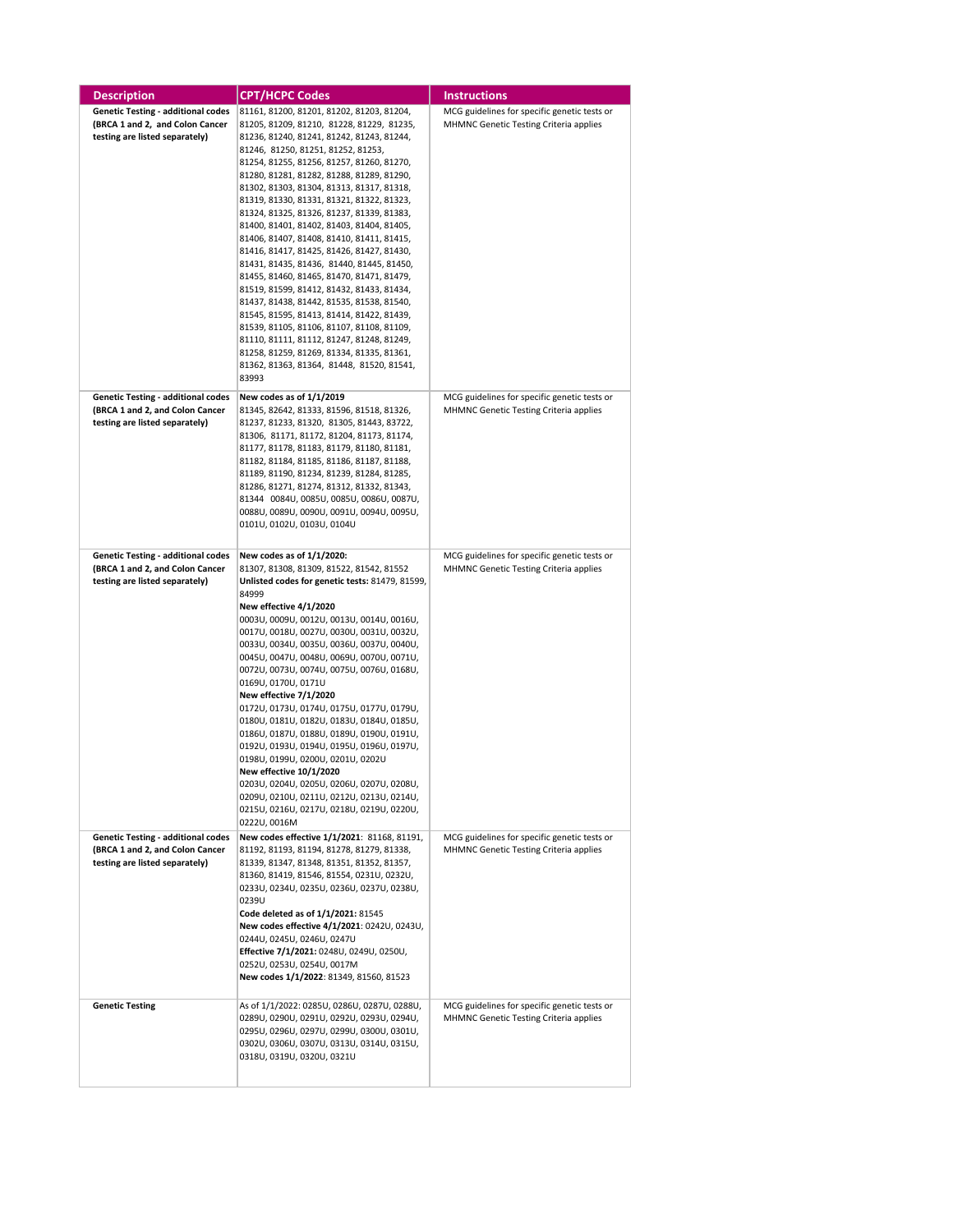| <b>Description</b>                                                 | <b>CPT/HCPC Codes</b>                                                                                                                                                                                                                                      | <b>Instructions</b>                                                                                                                                                                                                                                                                                                                                                                      |
|--------------------------------------------------------------------|------------------------------------------------------------------------------------------------------------------------------------------------------------------------------------------------------------------------------------------------------------|------------------------------------------------------------------------------------------------------------------------------------------------------------------------------------------------------------------------------------------------------------------------------------------------------------------------------------------------------------------------------------------|
| Genioplasty                                                        | 81479, 81599, 84999                                                                                                                                                                                                                                        | MCG SG-HNS Head and Neck Surgery<br>May be included as part of orthognathic<br>surgery, check member handbook. Reviewed<br>for medical necessity versus cosmetic.                                                                                                                                                                                                                        |
| Givlaari (givosiran)                                               | New code as of 7/1/2020: J0223                                                                                                                                                                                                                             | Requests for authorization of drug is provided<br>by Magellan RX for all fully insured groups and<br>individuals. Other groups contact Moda<br>Pharmacy/HCS for authorization.<br><b>MHMNC Givlaari</b>                                                                                                                                                                                  |
| <b>GLASSIA (Alpha 1 Proteinase</b><br>Inhibitor)                   | J0256, J0257                                                                                                                                                                                                                                               | Request for authorization is provided by<br>Magellan RX for all fully insured groups and<br>individuals. Other groups contact Moda<br>Pharmacy/HCS for authorization.<br>MCG A-0468 Alpha 1 Proteinase Inhibitor<br>MHMNC Alpha 1 Proteinase Inhibitor                                                                                                                                   |
| <b>Granulocyte Colony Stimulating</b><br>Factors (GCSFs) - Leukine | J2820                                                                                                                                                                                                                                                      | Requests for authorization of drug is provided<br>by Magellan RX for all fully insured groups and<br>individuals. Other groups contact Moda<br>Pharmacy/HCS for authorization.<br><b>MHMNC Leukine CSF (sargramostrim)</b>                                                                                                                                                               |
| Grenz Ray and Laser Treatment of<br>Psoriasis                      | 96900, 96920, 96921, 96922                                                                                                                                                                                                                                 | MCG A-0256 Laser Therapy, Skin                                                                                                                                                                                                                                                                                                                                                           |
| Halaven (Eribulin Mesylate)                                        | C9280, J9179                                                                                                                                                                                                                                               | Requests for authorization of drug is provided<br>by Magellan RX for all fully insured groups and<br>individuals. Other groups contact Moda<br>Pharmacy/HCS for authorization.<br><b>MHMNC Halaven (Eribulin Mesylate)</b>                                                                                                                                                               |
| <b>Hearing Aids/Bone-Anchored</b><br><b>Hearing Aids "BAHA"</b>    | 69710, 69711, 69714, 69715, 69717, 69718,<br>L8625, L8690, L8691, L8692, L8693, L8694<br>New as of 1/1/2022: 69716, 69719, 69726,<br>69727                                                                                                                 | MCG A-0564 Hearing Aids, Bone Anchored<br>Check member handbook. Hearing aids<br>including BAHA may be a plan exclusion                                                                                                                                                                                                                                                                  |
| <b>Hearing Assistive Technology</b><br>(HATS) - new as of 1/1/19   | V5268, V5269, V5270, V5271, V5272, V5273,<br>V5274, V5281, V5282, V5283, V5284, V5285,<br>V5286, V5287, V8288, V5289, V5290, E1399                                                                                                                         | MHMNC- Hearing Assistive Technology                                                                                                                                                                                                                                                                                                                                                      |
| <b>Hemophilia Factors</b>                                          | J7180, J7181, J7182, J7183, J7185, J7186,<br>J7187, J7189, J7190, J7191, J7192, J7193,<br>J7194, J7195, J7199<br>J7170, J7175, J7179, J7201, J7202, J7203,<br>J7207, J7208, J7209, J7210<br>New effective 7/1/2020: J7204<br>New effective 1/1/2021: J7212 | If given by provider - reviewed per Moda<br>Pharmacy/HCS<br>Pharmacy RX reviews if drug provided by<br>Pharmacy<br>MCG - A0451 Antihemophilic Factor<br>MHMNC Extended half-life VIII products<br>MHMNC Extended half-life factor IX products<br>MHMNC Standard half-life factor VIII<br>products<br><b>MHMNC Standard half-life factor IX products</b><br><b>MHMNC Bypassing Agents</b> |
| Herceptin (trastuzumab)                                            | J9355                                                                                                                                                                                                                                                      | Requests for authorization of drug is provided<br>by Magellan RX for all fully insured groups and<br>individuals. Other groups contact Moda<br>Pharmacy/HCS for authorization.<br>MHMNC Trastuzumab IV: Herceptin, Ogivri,<br>Kanjinti, Trazimera, Herzuma, Ontruzant                                                                                                                    |
| Hernia Repair                                                      | 49520, 49521, 49560, 49561, 49565, 49566,<br>49581, 49570, 49580, 49582, 49585<br>Effective 10/1/2020: No PA required for<br><b>Outpatient Surgery</b>                                                                                                     | MCG S-1305 Hernia Repair (Non-hiatal)<br>MCG S-540 Hiatal Hernia Repair, Abdominal<br>MCG S-550 Hiatal Hernia Repair- Transthoracic                                                                                                                                                                                                                                                      |
| Herzuma (trastuzumab-pkrb)                                         | Q5113                                                                                                                                                                                                                                                      | Requests for authorization of drug is provided<br>by Magellan RX for all fully insured groups and<br>individuals. Other groups contact Moda<br>Pharmacy/HCS for authorization.<br>MHMNC Trastuzumab IV: Herceptin, Ogivri,<br>Kanjinti, Trazimera, Herzuma, Ontruzant                                                                                                                    |
| High Density Lipid Profile / cardiac                               | 82172, 83695, 83718, 83090                                                                                                                                                                                                                                 | MHMNC - Cardiac Disease Screening Lipid<br>Profile                                                                                                                                                                                                                                                                                                                                       |
| disease screening<br><b>Hip Replacement/Revision Surgery</b>       | 27090, 27091, 27125, 27130, 27132, 27134,<br>27137, 27138, S2118,                                                                                                                                                                                          | Reviewed for all fully insured group and<br>individual members. Check benefit for<br>provider network restriction and<br>preauthorization requirements.<br>MCG S-560 Hip Arthroplasty                                                                                                                                                                                                    |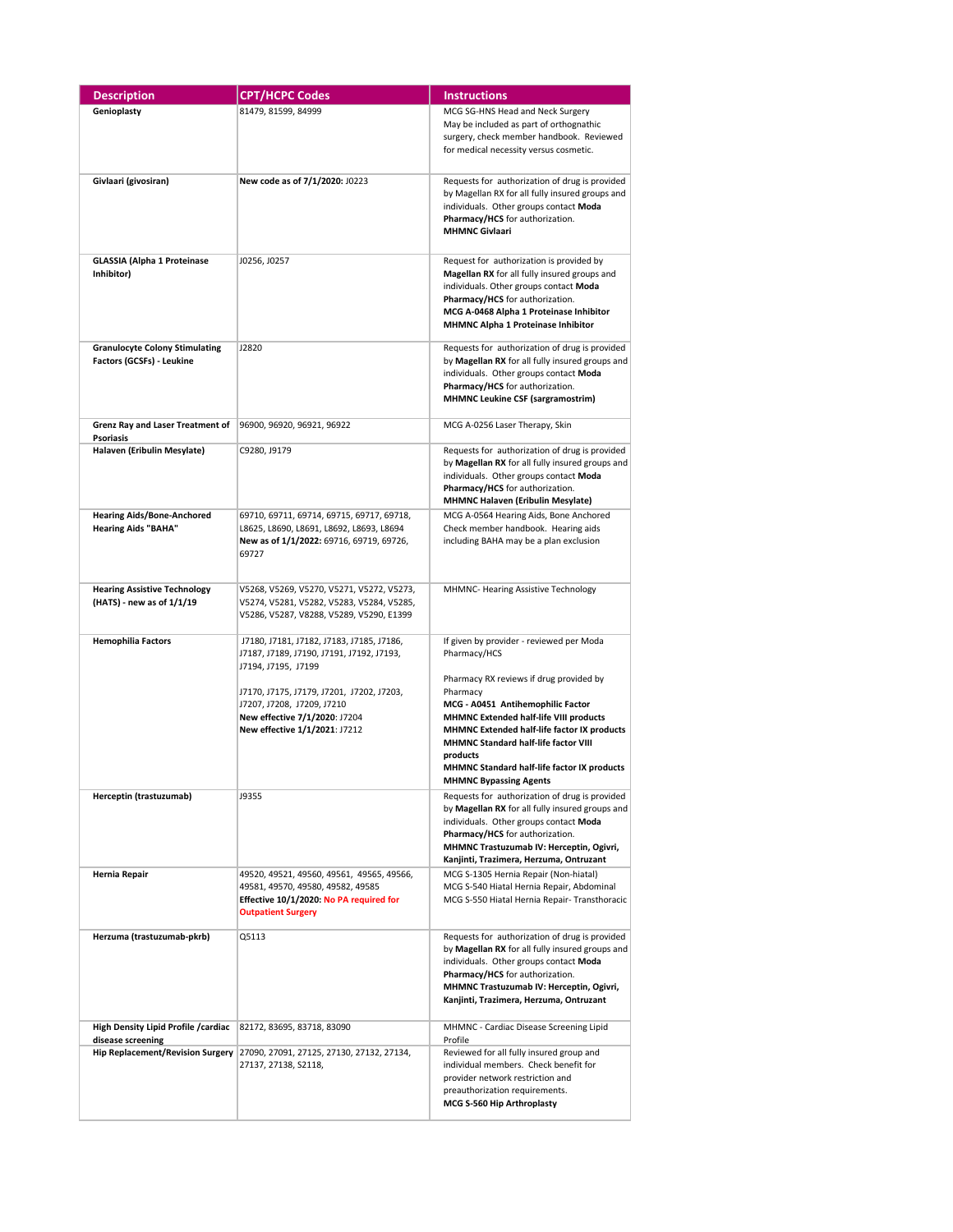| <b>Description</b>                                                                                              | <b>CPT/HCPC Codes</b>                                                                                 | <b>Instructions</b>                                                                                                                                                                                                                                                                                                     |
|-----------------------------------------------------------------------------------------------------------------|-------------------------------------------------------------------------------------------------------|-------------------------------------------------------------------------------------------------------------------------------------------------------------------------------------------------------------------------------------------------------------------------------------------------------------------------|
| <b>Hip Replacement/Revision Surgery</b>                                                                         | eviCore MSK Joint PA list.pdf                                                                         | As of 4/1/2017 - requests for hip                                                                                                                                                                                                                                                                                       |
| obtained through eviCore for                                                                                    |                                                                                                       | replacements/revisions are being performed                                                                                                                                                                                                                                                                              |
| members enrolled in MSK program                                                                                 |                                                                                                       | by eviCore at www.eviCore.com                                                                                                                                                                                                                                                                                           |
| as of 4/1/2017                                                                                                  |                                                                                                       | Check EBT for member enrollment                                                                                                                                                                                                                                                                                         |
| <b>Home Ventilator</b>                                                                                          | E0450, E0460, E0461, E0463, E0464, E0465,<br>E0467                                                    | MCG A-0343 Oxygen Therapy, Continous and<br>Noncontinuous: Home                                                                                                                                                                                                                                                         |
| Hospital Beds - Semi-electric, full<br>electric, extra wide beds                                                | E0260, E0261, E0270, E0294, E0295, E0300,<br>E0301, E0302, E0303, E0304, E0328, E0329                 | MHMNC Hospital Bed and Accessories for<br>Home Use                                                                                                                                                                                                                                                                      |
| <b>Hydroxyprogesterone Caproate</b>                                                                             | No prior authorization required as of                                                                 | MHMNC Hydroxyprogesterone Caproate                                                                                                                                                                                                                                                                                      |
| (Makena)                                                                                                        | 12/15/2017<br>J1726, J1729                                                                            | criteria - Criteria retired - prior authorization<br>no longer required                                                                                                                                                                                                                                                 |
| <b>Hydrogen Breath Testing</b>                                                                                  | 91065 Effective 6/1/2019 review is required                                                           | MHMNC Hydrogen Breath Testing                                                                                                                                                                                                                                                                                           |
| <b>Hyperbaric Oxygen Therapy</b><br>(НВОТ)                                                                      | G0277                                                                                                 | MHMNC Hyperbaric Oxygen Therapy                                                                                                                                                                                                                                                                                         |
| Hypoglossal nerve stimulation                                                                                   | New as of 1/1/2022: 64582, 64583, 64584                                                               | MHMNC Obstructive Sleep Apnea - Surgical<br>Treatment                                                                                                                                                                                                                                                                   |
| Ilaris (canakinumab)                                                                                            | J0638                                                                                                 | As of 3/1/2019, requests for authorization of<br>drug is provided by Magellan RX for all fully<br>insured groups and individuals. Other groups<br>contact Moda Pharmacy/HCS for<br>authorization.<br>MHMNC Ilaris® (canakinumab)                                                                                        |
| Ilumya (tildrakizumab-asmn)                                                                                     | J3245 - new code as of 1/1/19                                                                         | As of 7/6/2018, requests for authorization of<br>drug is provided by Magellan RX for all fully<br>insured groups and individuals. Other groups<br>contact Moda Pharmacy/HCS for<br>authorization.<br>MHMNC Ilumya (tildrakizumab-asmn)                                                                                  |
| <b>IMYLYGIC (Talimogene</b><br>laherparepvec)                                                                   | J9325                                                                                                 | Requests for authorization of drug is provided<br>by Magellan RX for all fully insured groups and<br>individuals. Other groups contact Moda<br>Pharmacy/HCS for authorization.<br>MHMNC Imylygic (Talimoene laherparepvec)                                                                                              |
| Imfinzi (durvalumab)                                                                                            | J9173 - new code as of 1/1/19                                                                         | Requests for authorization of drug is provided<br>by Magellan RX for all fully insured groups and<br>individuals. Other groups contact Moda<br>Pharmacy/HCS for authorization.<br>MHMNC Imfinzi (durvalumab)                                                                                                            |
| Inflectra (infliximab-dyyb,<br>biosimilar); Ixifi (infliximab-qbtx,<br>biosimilar); Avsola(infliximab-<br>axxq) | Q5103<br>Q5109 - new code as of 1/1/19<br>Q5121 - new code as of 7/1/2020                             | As of 4/1/2018, requests for authorization of<br>drug is provided by Magellan RX for all fully<br>insured groups and individuals. Other groups<br>contact Moda Pharmacy/HCS for<br>authorization.<br>MHMNC Infliximab (Remicade, Inflectra,<br>Renflexis, Avsola)                                                       |
| Infugem (gemcitabine<br>hydrochloride)                                                                          | New code 1/1/2020: J9199<br>New code 7/1/2020: J9198                                                  | Requests for authorization of drug is provided<br>by Magellan RX for all fully insured groups and<br>individuals. Other groups contact Moda<br>Pharmacy/HCS for authorization.<br>MHMNC Infugem (gemcitabine)                                                                                                           |
| <b>INR Monitor, Home Use</b>                                                                                    | G0249                                                                                                 | MCG A-0650 Prothrombin Time (INR) Home<br><b>Monitoring Device</b>                                                                                                                                                                                                                                                      |
| <b>Interspinous Decompression and</b><br><b>Interlaminar Stabilization Devices</b>                              | 22867, 22868, 22869, 22870, C1821                                                                     | As of 10/1/16, these are no longer covered<br>and are considered investigational.<br>MHMNC Interspinous Decompression and<br><b>Interlaminar Stabilization Devices</b>                                                                                                                                                  |
| Intraoperative Neurophysiologic<br>Monitoring                                                                   | 95940, 95941, G0453                                                                                   | Prior authorization is not required, however,<br>medical necessity will be reviewed in claims.<br>MHMNC Intraoperative Neurophysiologic<br>Monitoring                                                                                                                                                                   |
| Intravenous Immune Globulin<br>(IVIG), Subcutaneous Immune<br>Globulin (SCIG)                                   | Effective 7/1/2020: J1558, J1555, J3590<br>New effective 1/1/2021: C9072<br>Effective 4/1/2021: J1554 | Requests for authorization of codes listed<br>under Magellan are provided by Magellan RX<br>for all fully insured groups and individuals.<br>Other groups contact Moda Pharmacy/HCS<br>for authorization.<br><b>MHMNC IVIG</b><br>MHMNC SCIG:Hizentra®, Gammagard<br>Liquid®, Gamunex®-C,Gammaked®, Hyqvia®,<br>Cuvitru |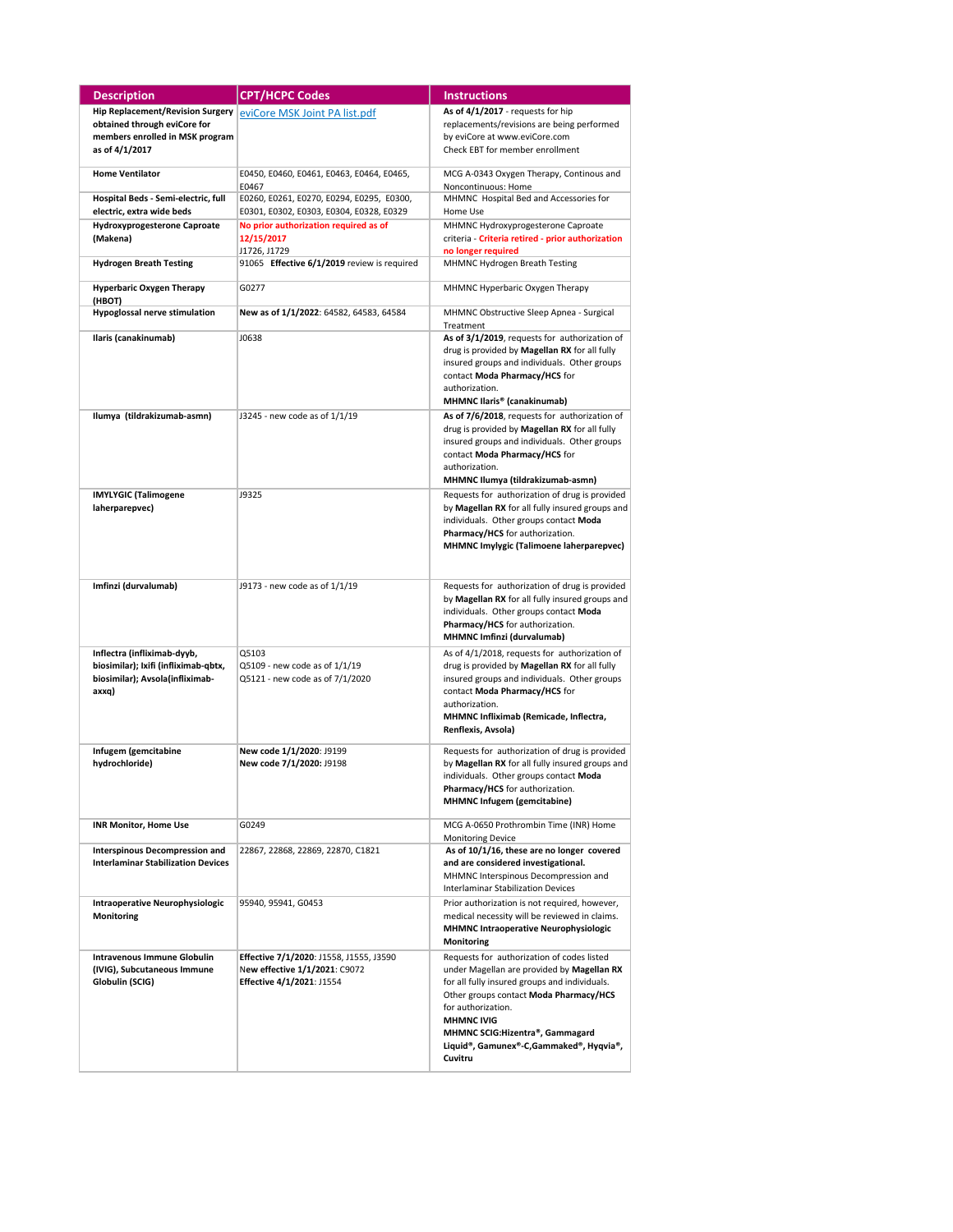| <b>Description</b>                         | <b>CPT/HCPC Codes</b>                     | <b>Instructions</b>                                                                               |
|--------------------------------------------|-------------------------------------------|---------------------------------------------------------------------------------------------------|
| Injectafer, Feraheme, Monoferric           | <b>Effective 12/1/2020:</b>               | Requests for authorization of codes listed                                                        |
|                                            | Q0138, Q0139-Feraheme                     | under Magellan are provided by Magellan RX                                                        |
|                                            | J1437-Monoferric                          | for all fully insured groups and individuals.                                                     |
|                                            | J1439-Injectafer                          | Other groups contact Moda Pharmacy/HCS                                                            |
|                                            |                                           | for authorization.                                                                                |
|                                            |                                           | MHMNC Monoferric, MHMNC Feraheme,<br><b>MHMNC Injectafer</b>                                      |
| IXEMPRA (Ixabepilone)                      | J9207                                     | Requests for authorization of drug is provided                                                    |
|                                            |                                           | by Magellan RX for all fully insured groups and                                                   |
|                                            |                                           | individuals. Other groups contact Moda                                                            |
|                                            |                                           | Pharmacy/HCS for authorization.                                                                   |
|                                            |                                           | MHMNC IXEMPRA (Ixabepilone)                                                                       |
| Jelmyto (Mitomycin)                        | New code effective 1/1/2021: J9281        | Requests for authorization of drug is provided                                                    |
|                                            |                                           | by Magellan RX for all fully insured groups and                                                   |
|                                            |                                           | individuals. Other groups contact Moda                                                            |
|                                            |                                           | Pharmacy/HCS for authorization.                                                                   |
|                                            |                                           | <b>MHMNC Jelmyto (Mitomycin)</b>                                                                  |
| Kadcyla                                    | J9354                                     | Requests for authorization of drug is provided                                                    |
|                                            |                                           | by Magellan RX for all fully insured groups and                                                   |
|                                            |                                           | individuals. Other groups contact Moda                                                            |
|                                            |                                           | Phramacy/HCS for authorization.                                                                   |
| Kalbitor (ecallantide)                     | J1290                                     | <b>MHMNC Kadcyla</b><br>Requests for authorization of drug is provided                            |
|                                            |                                           | by Magellan RX for all fully insured groups and                                                   |
|                                            |                                           | individuals. Other groups contact Moda                                                            |
|                                            |                                           | Pharmacy/HCS for authorization.                                                                   |
|                                            |                                           | <b>MHMNC Kalbitor (ecallantide)</b>                                                               |
| Kanjinti (trastuzumab-anns),<br>biosimilar | Effective 10/1/2019: Q5117                | Requests for authorization of drug is provided                                                    |
|                                            |                                           | by Magellan RX for all fully insured groups and<br>individuals. Other groups contact Moda         |
|                                            |                                           | Pharmacy/HCS for authorization.                                                                   |
|                                            |                                           | MHMNC Trastuzumab IV: Herceptin, Ogivri,                                                          |
|                                            |                                           | Kanjinti, Trazimera, Herzuma, Ontruzant                                                           |
|                                            |                                           |                                                                                                   |
| Kanuma (sebelipase alfa)                   | J2840                                     | Requests for authorization of drug is provided<br>by Magellan RX for all fully insured groups and |
|                                            |                                           | individuals. Other groups contact Moda                                                            |
|                                            |                                           | Pharmacy/HCS for authorization.                                                                   |
|                                            |                                           | MHMNC Kanuma (sebelipase alfa)                                                                    |
| Keytruda (Pembrolizumab)                   | J9271                                     | Requests for authorization of drug is provided                                                    |
|                                            | C9027 (facility)                          | by Magellan RX for all fully insured groups and<br>individuals. Other groups contact Moda         |
|                                            |                                           | Pharmacy/HCS for authorization.                                                                   |
|                                            |                                           | <b>MHMNC Keytruda (Pembrolizumab)</b>                                                             |
|                                            |                                           |                                                                                                   |
| <b>Knee Arthroscopy</b>                    | 29868, 29870, 29871, 29873, 29875, 29876, | MCG S-705 Knee Arthroscopy                                                                        |
|                                            | 29877, 29879, 29880, 29881, 29882. 29883. |                                                                                                   |
|                                            | 29884, 29885, 29886. 29887, 29888. 29889  |                                                                                                   |
| Knee Cartilage Transplant                  | 27412, 27415, 29866, 29867, 29868, J7330  | MHMNC Knee Cartilage Transplant                                                                   |
| Knee Replacement/Revision                  | 27440, 27441, 27442, 27443, 27445, 27446, | MCG S-700 Knee Arthroplasty, Total                                                                |
| Surgery                                    | 27447, 27486, 27487                       | Medical necessity review required for all fully<br>insured groups and individuals. Some ASO       |
|                                            |                                           | groups do not require prior authorization.                                                        |
|                                            |                                           | Check the member handbook.                                                                        |
| Knee surgeries including knee              |                                           | As of 4/1/2017 - requests for knee                                                                |
| replacements and arthroscopies             | eviCore Joint Surgery prior auth list     | replacement and arthroscopies are being                                                           |
| As of 4/1/2017, prior authorization        |                                           | performed by eviCore                                                                              |
| are obtained through eviCore for           |                                           | Guidelines available at:                                                                          |
| groups enrolled in the program.            |                                           | www.evicore.com<br>Check EBT for member enrollment                                                |
|                                            |                                           |                                                                                                   |
| Krystexxa                                  | J2507                                     | As of 4/1/2017, requests for authorization of<br>drug is provided by Magellan RX for all fully    |
|                                            |                                           | insured groups and individuals. Other groups                                                      |
|                                            |                                           | contact Moda Pharmacy/HCS for                                                                     |
|                                            |                                           | authorization.<br><b>MHMNC Krystexxa</b>                                                          |
| Kymriah (tisagenlecleucel) -               | New code effective 1/1/19:                | Request for authorization is provided by                                                          |
| <b>Effective 11/1/2017</b>                 | Q2042                                     | MagellanRX for all fully insured groups and                                                       |
|                                            |                                           | individuals. Other groups contact Moda                                                            |
|                                            |                                           | Pharmacy/HCS for authorization. If given                                                          |
|                                            |                                           | inpatient, authorization must be obtained<br>prior to inpatient admission.                        |
|                                            |                                           | <b>MHMNC Kymriah</b>                                                                              |
| Kyphoplasty/Vertebroplasty                 | 22510, 22511, 22512, 22513, 22514, 22515  | MHMNC Kyphoplasty/Vertebroplasty                                                                  |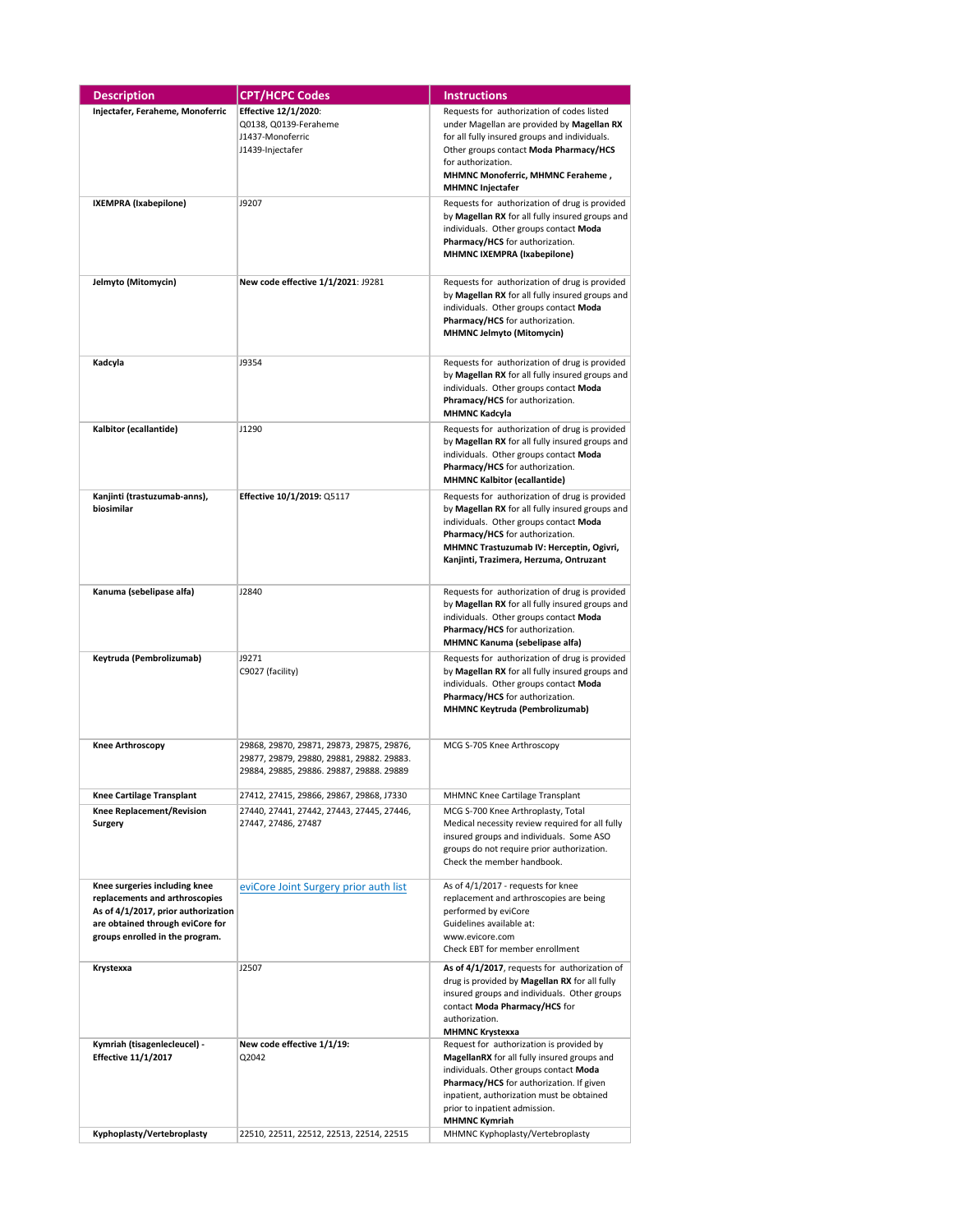| <b>Description</b>                                                                         | <b>CPT/HCPC Codes</b>                                                                                                                                                                         | <b>Instructions</b>                                                                                                                                                                                                                           |
|--------------------------------------------------------------------------------------------|-----------------------------------------------------------------------------------------------------------------------------------------------------------------------------------------------|-----------------------------------------------------------------------------------------------------------------------------------------------------------------------------------------------------------------------------------------------|
| <b>Kyprolis</b>                                                                            | J9047                                                                                                                                                                                         | Requests for authorization of drug is provided<br>by Magellan RX for all fully insured groups and<br>individuals. Other groups contact Moda<br>Pharmacy/HCS for authorization.<br><b>MHMNC Kadcyla</b>                                        |
| Lartruvo (olaratumab)                                                                      | New code as of 1/1/2018: J9285 - As from<br>12/1/2019 - drug removed from market -<br>policy retired<br>C9485 - Facility only code                                                            | As of 4/1/2017, requests for authorization of<br>drug is provided by Magellan RX for all fully<br>insured groups and individuals. Other groups<br>contact Moda Pharmacy /HCS for<br>authorization.<br>MHMNC Lartruvo - Policy retired         |
| Laser Treatment - Derm/skin<br>lesions                                                     | 17106, 17107, 17108, 17110, 17111, 17380<br>As of 11/1/2019 Prior authorization required<br>for: 11200, 11201<br>As of 1/1/2018 - no prior authorization<br>required for: 17000, 17003, 17004 | Reviewed for medical necessity vs cosmetic<br>May be used with gender reassignment<br>procedures<br><b>MHMNC Treatment/Removal Benign Skin</b><br>Lesions                                                                                     |
| Lemtrada (alemtuzumab)                                                                     | J0202                                                                                                                                                                                         | Requests for authorization of drug is provided<br>by Magellan RX for all fully insured groups and<br>individuals. Other groups contact Moda<br>Pharmacy/HCS for authorization.<br>MHMNC Lemtrada (alemtuzumab)                                |
| <b>Left Ventricular Assist Device</b><br>(LVAD) and Total Artificial Heart<br>Implantation | 33979, 33980, 33981, 33982, 33983, 33990,<br>33991<br>New codes as of 1/1/18: 33927, 33928, 33929<br>New code as of 1/1/21: 33995                                                             | MCG-SG-CVS Cardiovascular Surgery or<br>Procedure                                                                                                                                                                                             |
| Lift Chairs/Patient Lift/Transfer<br><b>Devices</b>                                        | E0627, E0629, E0630, E0635, E0636, E0637,<br>E0639, E0640                                                                                                                                     | MCG A-0885-AC Patient lift or Transfer<br>Devices (Hydraulic or Mechanical)<br>MCG A-0888 Seat Lift Mechanism                                                                                                                                 |
| Lipectomy                                                                                  | 15832, 15833, 15834, 15835, 15836, 15837,<br>15838, 15839, 15876, 15878, 15879                                                                                                                | Reviewed for medical necessity versus<br>cosmetic                                                                                                                                                                                             |
| Low Air Loss Products (i.e. air<br>mattresses)                                             | E0181, E0182, E0184, E0185, E0186, E0187,<br>E0193, E0194, E0196, E0197, E0198, E0199,<br>E0277, E0372                                                                                        | MCG A-0348 Mattress and Mattress Overlay,<br>Active (Dynamic)                                                                                                                                                                                 |
| Low Dose CT scan for Lung Cancer<br>Screening                                              | 71250<br>Effective 1/1/2021: 71271<br>As of 12/31/2020 deleted code G0297                                                                                                                     | Groups who do not utilize eviore services refer<br>to - MHMNC Lung Cancer Screening<br>MCG A-0028 Chest CT Scan                                                                                                                               |
| Lumizyme (Alglucosidase alfa)                                                              | J0221                                                                                                                                                                                         | As of 1/1/17 - Request for authorization is<br>provided by MagellanRX for all fully insured<br>groups and individuals. Other groups contact<br>Moda Pharmacy/HCS for authorization.<br>MCG A-0458 Alglucosidase alfa<br><b>MHMNC Lumizyme</b> |
| <b>Lung Volume Reduction</b><br>Surgery/Pneumonectomy/Lung<br>removal                      | 32480, 32482, 32484, 32486, 32488, 32491                                                                                                                                                      | MCG SG-TS Thoracic Surgery                                                                                                                                                                                                                    |
| Luxturna (voretigene neparvovec-<br>rzyl)                                                  | New code as of 7/1/18 - facility only<br>C9032<br>New code as of 1/1/19 - J3398                                                                                                               | As of 1/18/19 authorization is provided by<br>Moda Pharmacy/HCS<br>MHMNC Luxturna (voretigene neparvovec-<br>rzyl)                                                                                                                            |
| Lymphedema Pump                                                                            | E0650, E0651, E0652, E0655, E0660, E0665,<br>E0666, E0667, E0668, E0669, E0670, E0671,<br>E0672, E0673, E0675, E0676                                                                          | MCG A-0340 Intermittent Pneumatic<br><b>Compression with Extremity Pump</b>                                                                                                                                                                   |
| Macugen                                                                                    | J2503                                                                                                                                                                                         | Requests for authorization of drug is provided<br>by Magellan RX for all fully insured groups and<br>individuals. Other groups contact Moda<br>Pharmacy/HCS for authorization.<br><b>MHMNC Macugen</b>                                        |
| <b>Magnetic Resonance Imaging</b><br>(MRI)                                                 | 74712<br>New as of 1/1/2019: 77046, 77047, 77048,<br>77049, 76497, 76498<br>Effective 7/1/2021: 0648T, 0649T                                                                                  | For groups that do not have eviCore - prior<br>authorization are obtained through Moda<br>Pharmacy/HCS<br>MCG A-0055 Pelvic MRI<br>MCG A-0048 Breast MRI                                                                                      |
| Margenza                                                                                   | Effective 7/1/2021: J9353                                                                                                                                                                     | Requests for authorization of drug is provided<br>by Magellan RX for all fully insured groups and<br>individuals. Other groups contact Moda<br>Pharmacy/HCS for authorization.<br>MHMNC Margenza (margetuximab-cmkb)                          |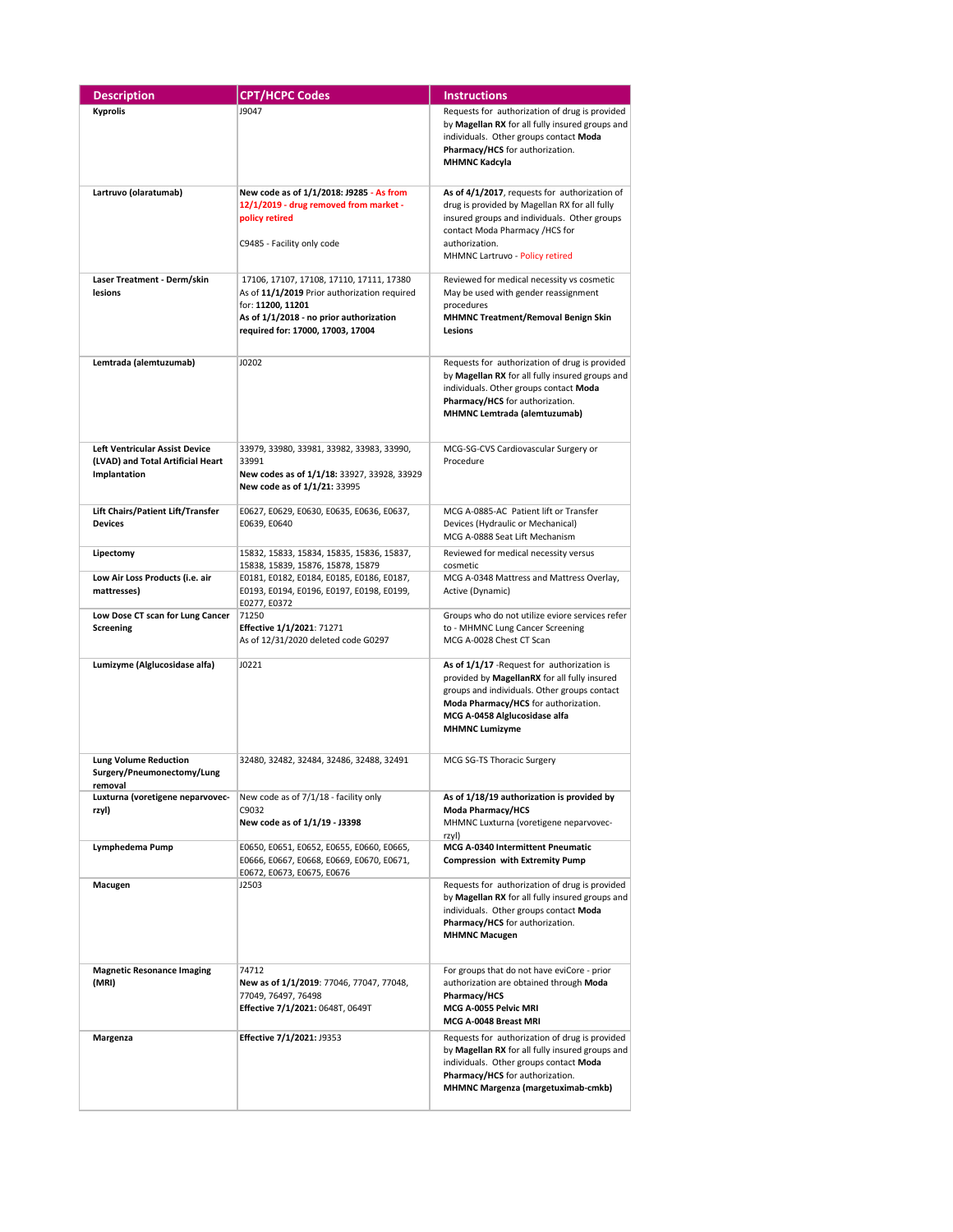| <b>Description</b>                                                                                                      | <b>CPT/HCPC Codes</b>                                               | <b>Instructions</b>                                                                                                                                                                                                                                                                                                                                                                           |
|-------------------------------------------------------------------------------------------------------------------------|---------------------------------------------------------------------|-----------------------------------------------------------------------------------------------------------------------------------------------------------------------------------------------------------------------------------------------------------------------------------------------------------------------------------------------------------------------------------------------|
| Marqibo (Vincristine liposomal)                                                                                         | J9371                                                               | Requests for authorization of drug is provided<br>by Magellan RX for all fully insured groups and<br>individuals. Other groups contact Moda<br>Pharmacy/HCS for authorization.<br><b>MHMNC Marqibo (vincristine liposomal)</b>                                                                                                                                                                |
| Mastectomy                                                                                                              | 19301, 19302, 19303, 19307, 19305, 19306                            | MCG S-862 Mastectomy, complete with<br>insertion of breast prosthesis<br>S-860 Mastectomy complete,<br>S-864 Mastectomy, complete with tissue flap,<br>S-858 Mastectomy, Partial                                                                                                                                                                                                              |
| Mepsevii (vestronidase alfa-vjbk)                                                                                       | J3397- new code as of 1/1/19                                        | As of 2/1/18, requests for authorization of<br>drug is provided by Magellan RX for all fully<br>insured groups and individuals. Other groups<br>contact Moda Pharmacy/HCS for<br>authorization.<br>MHMNC Mepsevii (vestronidase alfa-vjbk)                                                                                                                                                    |
| <b>Monitored Anesthesia for Routine</b><br><b>Endoscopic Procedures</b>                                                 | New Codes as of 1/1/18:<br>00731, 00811, 00812, 00813               | <b>MHMNC Anesthesia for Routine Endoscopic</b><br><b>Procedures</b>                                                                                                                                                                                                                                                                                                                           |
| <b>Multiple Sleep Latency Test</b>                                                                                      | 95805                                                               | MHMNC Obstructive Sleep Apnea Non-<br>surgical Treatment                                                                                                                                                                                                                                                                                                                                      |
| <b>Muscle Stimulator/Electrical</b><br><b>Stimulation Devices including</b><br><b>Functional Electrical Stimulators</b> | 64580, E0744, E0745, E0764, E0770                                   | <b>MHMNC Electrical Stimulation Devices</b>                                                                                                                                                                                                                                                                                                                                                   |
| Mylotarg (gemtuzumab<br>ozogamicin)<br><b>Effective 11/1/2017</b>                                                       | J9203                                                               | Request for authorization is provided by<br>Magellan RX for all fully insured groups and<br>individuals. Other groups contact Moda<br>Pharmacy/HCS for authorization.<br><b>MHMNC Mylotarg</b>                                                                                                                                                                                                |
|                                                                                                                         | Negative Pressure Wound Therapy   E2402, 97605, 97606, 97607, 97608 | <b>MHMNC Negative Pressure Wound Therapy</b>                                                                                                                                                                                                                                                                                                                                                  |
| <b>NPLATE</b> (Romiplastin)                                                                                             | J2796                                                               | Requests for authorization of drug is provided<br>by Magellan RX for all fully insured groups and<br>individuals. Other groups contact Moda<br>Pharmacy/HCS for authorization.<br><b>MHMNC NPLATE (Romiplastin)</b>                                                                                                                                                                           |
| Nucala (mepolizumab)                                                                                                    | New code as of 1/1/17:<br>J2182                                     | As of 1/1/20, requests for authorization is<br>provided by Pharmacy RX for Oregon<br>commercial fully insured, including OEBB and<br>PEBB members. Requests for select ASO<br>groups will be provided by Magellan RX.<br>Other groups contact Moda Pharmacy/HCS<br>for authorization<br><b>MHMNC Nucala (mepolizumab)</b><br>For Group exclusions, please check Moda<br><b>Health Website</b> |
| Nyvepria                                                                                                                | Q5122                                                               | As of 4/1/2019, requests for authorization of<br>drug is provided by Magellan RX for all fully<br>insured groups and individuals. Other groups<br>contact Moda Pharmacy/HCS for<br>authorization.<br><b>MHMNC Colony Stimulating Factors</b><br>(Neulasta, Fulphila, Udenyca, Ziextenzo,<br>Nyvepria)                                                                                         |
| Ocrevus (ocrelizumab)                                                                                                   | J2350                                                               | As of 1/1/20, requests for authorization is<br>provided by Pharmacy RX for Oregon<br>commercial fully insured, including OEBB and<br>PEBB members. Requests for select ASO<br>groups will be provided by Magellan RX.<br>Other groups contact Moda Pharmacy/HCS<br>for authorization.<br>MHMNC Ocrevus (ocrelizumab)<br>For Group exclusions, please check Moda<br><b>Health Website</b>      |
| Ogivri (trastuzumab-dkst)                                                                                               | Q5114                                                               | Requests for authorization of drug is provided<br>by Magellan RX for all fully insured groups and<br>individuals. Other groups contact Moda<br>Pharmacy/HCS for authorization.<br>MHMNC Trastuzumab IV: Herceptin, Ogivri,<br>Kanjinti, Trazimera, Herzuma, Ontruzant                                                                                                                         |
| Onivyde (Irinotecan liposome<br>injection)                                                                              | J9205                                                               | Requests for authorization of drug is provided<br>by Magellan RX for all fully insured groups and<br>individuals. Other groups contact Moda<br>Pharmacy/HCS for authorization.<br>MHMNC Onivyde (Irinotecan liposome<br>injection)                                                                                                                                                            |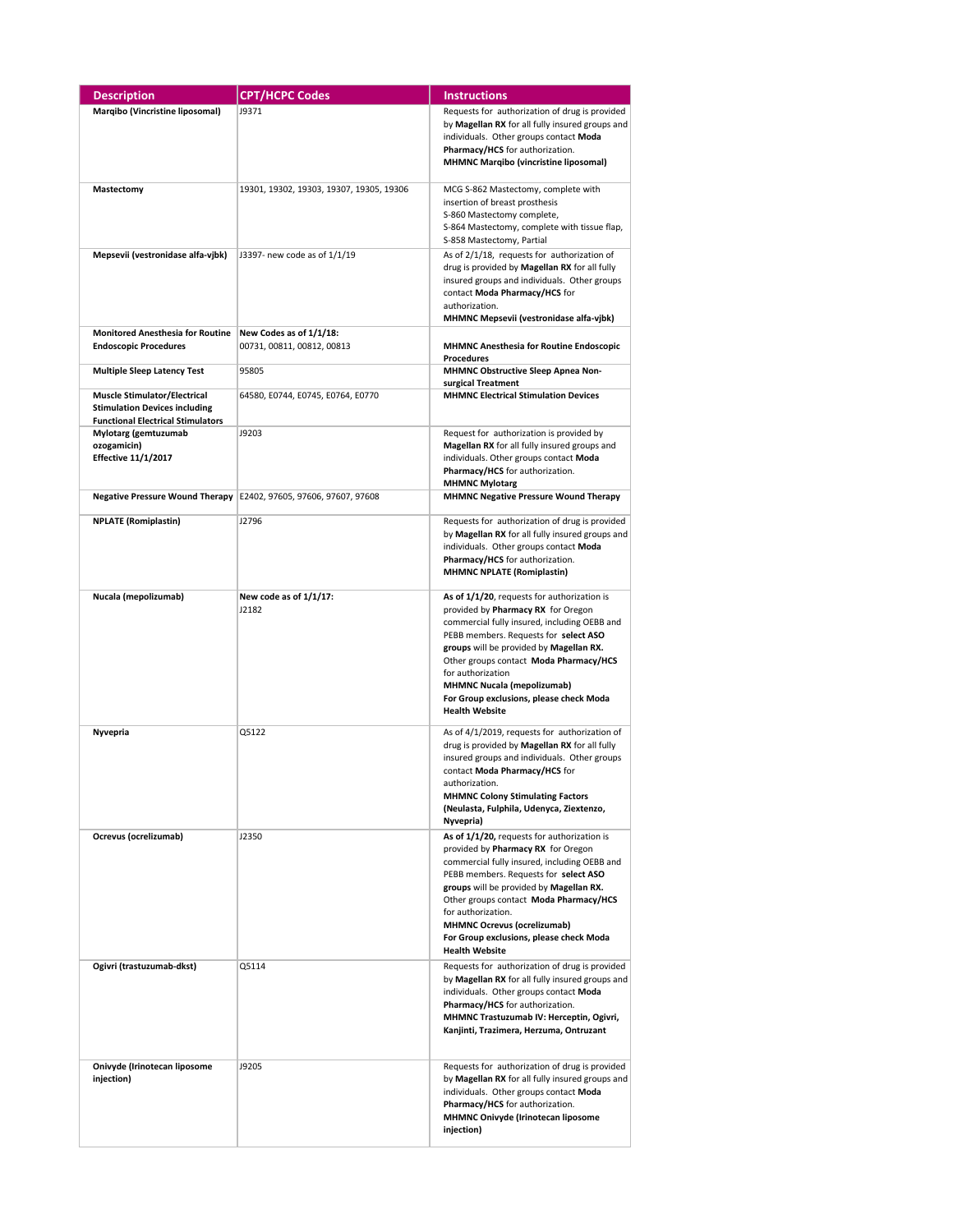| <b>Description</b>                 | <b>CPT/HCPC Codes</b>                                                                  | <b>Instructions</b>                                                                       |
|------------------------------------|----------------------------------------------------------------------------------------|-------------------------------------------------------------------------------------------|
| Onpattro (patisiran lipid complex) | C9036 - new effective 11/2018                                                          | New as of 11/2018 - requests for                                                          |
| IV                                 |                                                                                        | authorization of drug is provided by Magellan                                             |
|                                    |                                                                                        | RX for all fully insured groups and individuals.                                          |
|                                    |                                                                                        | Other groups contact Moda Pharmacy/HCS                                                    |
|                                    |                                                                                        | for authorization.                                                                        |
|                                    |                                                                                        | <b>MHMNC Onpattro</b>                                                                     |
| Ontruzant (trastuzumab-dttb)       | Q5112                                                                                  | Requests for authorization of drug is provided                                            |
|                                    |                                                                                        | by Magellan RX for all fully insured groups and                                           |
|                                    |                                                                                        | individuals. Other groups contact Moda                                                    |
|                                    |                                                                                        | Pharmacy/HCS for authorization.<br>MHMNC Trastuzumab IV: Herceptin, Ogivri,               |
|                                    |                                                                                        | Kanjinti, Trazimera, Herzuma, Ontruzant                                                   |
|                                    |                                                                                        |                                                                                           |
|                                    |                                                                                        |                                                                                           |
| Opdivo (Nivolumab)                 | J9299, C9453- facility only                                                            | Requests for authorization of drug is provided                                            |
|                                    |                                                                                        | by Magellan RX for all fully insured groups and                                           |
|                                    |                                                                                        | individuals. Other groups contact Moda                                                    |
|                                    |                                                                                        | Pharmacy/HCS for authorization.<br><b>MHMNC Opdivo (Nivolumab)</b>                        |
|                                    |                                                                                        |                                                                                           |
|                                    |                                                                                        |                                                                                           |
| Orencia (Abatacept)                | J0129                                                                                  | Requests for authorization of drug is provided                                            |
|                                    |                                                                                        | by Magellan RX for all fully insured groups and<br>individuals. Other groups contact Moda |
|                                    |                                                                                        | Pharmacy/HCS for authorization.                                                           |
|                                    |                                                                                        | <b>MHMNC Orencia (abatacept)</b>                                                          |
|                                    |                                                                                        |                                                                                           |
| <b>Orthognathic Services</b>       | 21141, 21142, 21143, 21145, 21146, 21147,                                              | Check member handbook as may be a benefit                                                 |
|                                    | 21150, 21151, 21154, 21155, 21159, 21160,                                              | exclusion.                                                                                |
|                                    | 21188, 21193, 21194, 21195, 21196, 21198,                                              | MCG A-0247 Mandibular Osteotomy                                                           |
|                                    | 21199, 21206, 21244, 21245, 21246, 21247,<br>21248, 21249, D7940, D7941, D7943, D7944, | MCG A-0248 Maxillomandibular Osteotomy<br>and Advancement                                 |
|                                    | D7945, D7946, D7947, D7948, D7949, D7950,                                              |                                                                                           |
|                                    | D7951, D7953, D7955, D7960                                                             |                                                                                           |
|                                    |                                                                                        |                                                                                           |
| Orthosis, Spinal                   | L0450, L0452, L0454, L0456, L0458, L0460,                                              | MHMNC Durable Medical Equipment (DME)                                                     |
|                                    | L0462, L0464, L0466, L0468, L0470, L0472,                                              | General Policy                                                                            |
|                                    | L0480, L0482, L0484, L0486, L0488, L0490,<br>L0491, L0492, L0621, L0623, L0625, L0626, | MCG A-0880 Lumbar, Lumbosacral and<br>Thoralumbosacral Orthoses                           |
|                                    | L0627, L0628, L0629, L0630, L0631, L0632,                                              |                                                                                           |
|                                    | L0633, L0634, L0635, L0636, L0637, L0638,                                              |                                                                                           |
|                                    | L0639, L0640, L0648, L0650, L0651, L0710,                                              |                                                                                           |
|                                    | L1000, L1001, L1005, L1010, L1020, L1025,                                              |                                                                                           |
|                                    | L1030, L1040, L1050, L1060, L1070, L1080,                                              |                                                                                           |
|                                    | L1085, L1090, L1100, L1110, L1120, L0970,                                              |                                                                                           |
|                                    | L0972, L0974, L0976, L1200, L1210, L1220,                                              |                                                                                           |
|                                    | L1230, L1240, L1250, L1260, L1270, L1280,                                              |                                                                                           |
|                                    | L1290, L0999, L1499<br>Prior Authorization required if item is over                    |                                                                                           |
|                                    | \$1500                                                                                 |                                                                                           |
| Orthosis, Shoulder, wrist, hand    | L3671, L3677, L3702, L3720, L3730, L3740,                                              | MHMNC Durable Medical Equipment (DME)                                                     |
|                                    | L3763, L3764, L3765, L3766, L3961, L3966,                                              | General Policy                                                                            |
|                                    | L3967, L3971, L3973, L3975, L3976, L3977,                                              | <b>MHMNC Upper Extremities Orthoses</b>                                                   |
|                                    | L3978, L3806, L3808, L3900, L3901, L3904,                                              |                                                                                           |
|                                    | L3905, L3906, L3913, L3919, L3921, L3933,                                              |                                                                                           |
|                                    | L3935, L3999                                                                           |                                                                                           |
| <b>Orthotics</b>                   | L0622, L0624, L1300, L1310, L1600, L1610,<br>L1620, L1630, L1640, L1650, L1652, L1660, | MHMNC Ankle/Foot or Knee Orthotics<br>MCG A-0879 Knee Braces, Custom                      |
|                                    | L1680, L1685, L1686, L1690,L1700, L1710,                                               | MCG A-0332 Knee Braces                                                                    |
|                                    | L1720, L1730, L1755, L1834, L1840, L1844,                                              |                                                                                           |
|                                    | L1845, L1846, L1860, L2180, L2182, L2184,                                              |                                                                                           |
|                                    | L2186, L2188, L2190, L2192, L2200, L2210,                                              |                                                                                           |
|                                    | L2220, L2230, L2240, L2250, L2260, L2265,                                              |                                                                                           |
|                                    | L2270, L2275, L2280, L2300, L2310, L2320,                                              |                                                                                           |
|                                    | L2330, L2335, L2340, L2350, L2360, L2370,                                              |                                                                                           |
|                                    | L2375, L2380, L2385, L2387, L2390, L2395,<br>L2397, L2405, L2415, L2425, L2430, L2492, |                                                                                           |
|                                    | L2500, L2510, L2520, L2525, L2526, L2530,                                              |                                                                                           |
|                                    | L2540, L2550, L2570, L2580, L2600, L2610,                                              |                                                                                           |
|                                    | L2620, L2622, L2624, L2627, L2628, L2630,                                              |                                                                                           |
|                                    | L2640, L2650, L2750, L2755, L2760, L2768,                                              |                                                                                           |
|                                    | L2780, L2785, L2795, L2800, L2810, L2820,                                              |                                                                                           |
|                                    | L2930, L2999                                                                           |                                                                                           |
| Orthotics (section 2)              | L4030, L4040, L4045, L4050, L4055, L4370,                                              | MHMNC Ankle/Foot or Knee Orthotics                                                        |
|                                    | L4380                                                                                  |                                                                                           |
| <b>Orthotics</b>                   | L1900, L1904, L1907, L1920, L1940, L1945,<br>L1950, L1960, L1970, L1980, L1990, L2000, | MHMNC Ankle-foot/Knee-ankle-foot/Hip-Knee-<br>ankle-foot orthotics                        |
|                                    | L2005, L2010, L2020, L2030, L2034, L2036,                                              |                                                                                           |
|                                    | L2037, L2038, L2106, L2108, L2040, L2050,                                              |                                                                                           |
|                                    | L2060, L2070, L2080, L2090, L2126, L2128                                               |                                                                                           |
| Oxygen - portable                  | E1390, E0424, E0447                                                                    | MCG A-0343 Oxygen Therapy, Continous and                                                  |
|                                    |                                                                                        | Noncontinuous: Home                                                                       |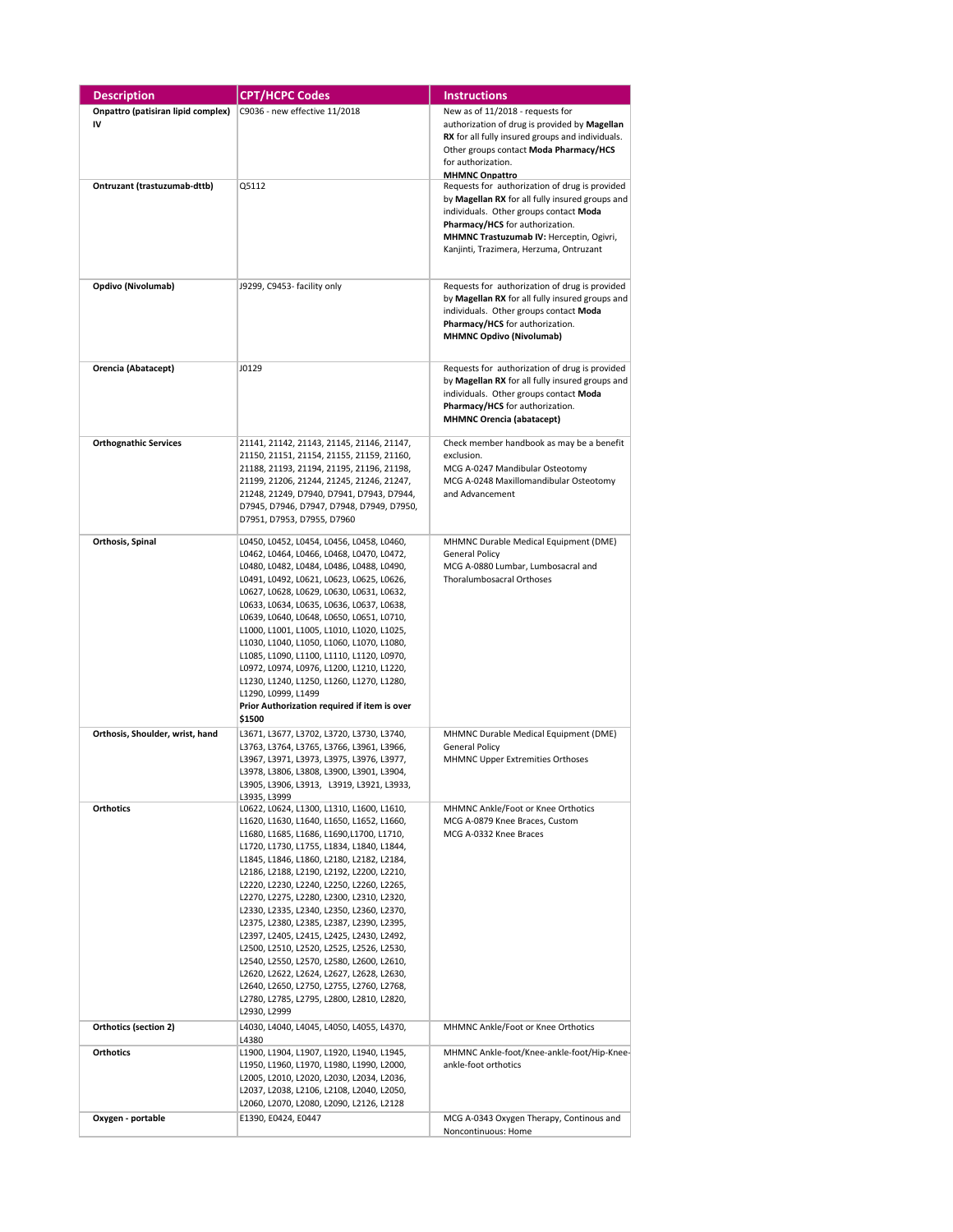| <b>Description</b>                               | <b>CPT/HCPC Codes</b>                                                                  | <b>Instructions</b>                                                                                                                                                                                                    |
|--------------------------------------------------|----------------------------------------------------------------------------------------|------------------------------------------------------------------------------------------------------------------------------------------------------------------------------------------------------------------------|
| Pain Infusion Pump Insertion -                   | 62324, 62325, 62325, 62327, 62350, 62351,                                              | Moda Health Intrathecal Opioid Therapy for                                                                                                                                                                             |
| Epidural / Intrathecal                           | 62360, 62361, 62362, 96377                                                             | Management of Chronic Pain                                                                                                                                                                                             |
| Panniculectomy                                   | 15830                                                                                  | MHMNC Panniculectomy (Abdominal skin/fat<br>surgery)                                                                                                                                                                   |
| <b>Pediatric Wheelchairs</b>                     | E1229, E1231, E1232, E1233, E1234, E1235,<br>E1236, E1237, E1238, K0890, K0891         | MHMNC Wheelchairs Manual, Wheelchairs<br>Power                                                                                                                                                                         |
| Pegloticase                                      | J2507                                                                                  | MCG A-0674 Pegloticase                                                                                                                                                                                                 |
| Pepaxto (melphalan flufenamide)                  | effective 7/1/2021: C9080                                                              | Requests for authorization of drug is provided<br>by Magellan RX for all fully insured groups and<br>individuals. Other groups contact Moda<br>Pharmacy/HCS for authorization.<br><b>MHMNC Pepaxto</b>                 |
| Perjeta                                          | J9306                                                                                  | Requests for authorization of drug is provided<br>by Magellan RX for all fully insured groups and<br>individuals. Other groups contact Moda<br>Pharmacy/HCS for authorization.<br><b>MHMNC Perjeta</b>                 |
| Periurethral transperineal                       | New codes effective 1/1/2022: 53451, 53452,                                            | MCG A-0567: Ovarian and Internal Iliac Vein                                                                                                                                                                            |
| adjustable balloon continence                    | 53453, 53454                                                                           | Embolization                                                                                                                                                                                                           |
| device; insertion, removal,<br>adjustment        | replacement for 0548T, 0549T, 0550T, 0551T                                             |                                                                                                                                                                                                                        |
| <b>PET Scans</b>                                 | 78459, 78491, 78492, 78608, 78609, 78811,                                              | For groups that do not have eviCore - prior                                                                                                                                                                            |
|                                                  | 78812, 78813, 78814, 78815, 78816, G0235,                                              | authorization are obtained through Moda                                                                                                                                                                                |
|                                                  | G0252                                                                                  | Health/HCS                                                                                                                                                                                                             |
|                                                  | New codes as of 1/1/2020: 78429, 78430,<br>78431, 78432, 78433, 78434                  | MCG A-0097 Myocardial Positron Emission<br>Tomography (PET) and PET-CT                                                                                                                                                 |
| <b>PET Scans</b>                                 | eviCore Advanced Imaging code list                                                     | As of 4/1/2017 - requests for PET scans are                                                                                                                                                                            |
|                                                  |                                                                                        | being performed by eviCore                                                                                                                                                                                             |
|                                                  |                                                                                        | Guidelines available at:                                                                                                                                                                                               |
|                                                  |                                                                                        | www.evicore.com                                                                                                                                                                                                        |
|                                                  |                                                                                        | Check EBT for Member enrollment                                                                                                                                                                                        |
| Peyronie's disease                               | 54200, 54205, 54300, 54360                                                             | MCG SG-US                                                                                                                                                                                                              |
| surgery/injections<br>Phesgo                     | New code effective 1/1/2021: J9316                                                     | Requests for authorization of drug is provided                                                                                                                                                                         |
|                                                  |                                                                                        | by Magellan RX for all fully insured groups and<br>individuals. Other groups contact Moda<br>Pharmacy/HCS for authorization.<br>MHMNC Phesgo (pertuzumab, trastuzumab<br>and hyaluronidase-zzxf)                       |
| Portrazza (Necitumumab)                          | New code as of 1/1/17: J9295                                                           | Requests for authorization of drug is provided<br>by Magellan RX for all fully insured groups and<br>individuals. Other groups contact Moda<br>Pharmacy/HCS for authorization.<br><b>MHMNC Portrazza (Necitumumab)</b> |
| <b>Port Wine Stain Treatment</b>                 | 17106, 17107, 17108                                                                    | MCG SG-MS Musculoskeletal Surgery                                                                                                                                                                                      |
| Poteligeo (mogamulizumab-kpkc)                   | C9038 - new effective 11/2018                                                          | New as of 11/2018 requests for authorization                                                                                                                                                                           |
|                                                  |                                                                                        | of drug is provided by Magellan RX for all fully<br>insured groups and individuals. Other groups<br>contact Moda Pharmacy/HCS for<br>authorization.<br><b>MHMNC Poteligeo</b>                                          |
| Power Operated Vehicle (POV),<br><b>Scooters</b> | K0800, K0801, K0802, E1230                                                             | MCG A-0352 Scooters                                                                                                                                                                                                    |
| <b>Power and Manual Wheelchair</b>               | E2626, E2627, E2628, E2629, E2630, E2631,                                              | MCG A-0353 Wheelchairs, Power                                                                                                                                                                                          |
| <b>Accessories</b>                               | E2632, E2633, E1002, E1003, E1004, E1005,                                              | MCG A-0354 Wheelchairs, Manual                                                                                                                                                                                         |
|                                                  | E1006, E1007, E1008, E1009, E1010, E2329,                                              | MHMNC Push-Rim Activated Power-Assist                                                                                                                                                                                  |
|                                                  | E2330, E1018, E2351, E2368, E2369, E2370,                                              | Device for Manual Wheelchair                                                                                                                                                                                           |
|                                                  | E0985, E0986, E1030, E1225, E1226, E1399,<br>K0108, E0950                              |                                                                                                                                                                                                                        |
| <b>Power Wheelchair Accessories</b>              | E1002, E1003, E1004, E1005, E1006, E1007,                                              | MCG A-0353 Wheelchairs, Power                                                                                                                                                                                          |
|                                                  | E1008, E1010, E2329, E2330, E2374, E2375,<br>E2376, E2377, E1012, E2351, E2368, E2369, |                                                                                                                                                                                                                        |
|                                                  | E2370, K0108, E1399                                                                    |                                                                                                                                                                                                                        |
| <b>Power Wheelchair Bases</b>                    | K0813, K0814, K0815, K0816, K0820, K0821,                                              | MCG A-0353 Wheelchairs - Power                                                                                                                                                                                         |
|                                                  | K0822, K0823, K0824, K0825, K0826, K0827,                                              |                                                                                                                                                                                                                        |
|                                                  | K0828, K0829, K0835, K0836, K0837, K0838,<br>K0839, K0840, K0842, K0843, K0848, K0849, |                                                                                                                                                                                                                        |
|                                                  | K0850, K0851, K0852, K0853, K0854, K0855,                                              |                                                                                                                                                                                                                        |
|                                                  | K0856, K0857, K0858, K0859, K0860, K0861,                                              |                                                                                                                                                                                                                        |
|                                                  | K0862, K0864                                                                           |                                                                                                                                                                                                                        |
| Proleukin (aldesleukin, IL-2)                    | J9015                                                                                  | MHMNC Proleukin (Aldesleukin, IL-2)                                                                                                                                                                                    |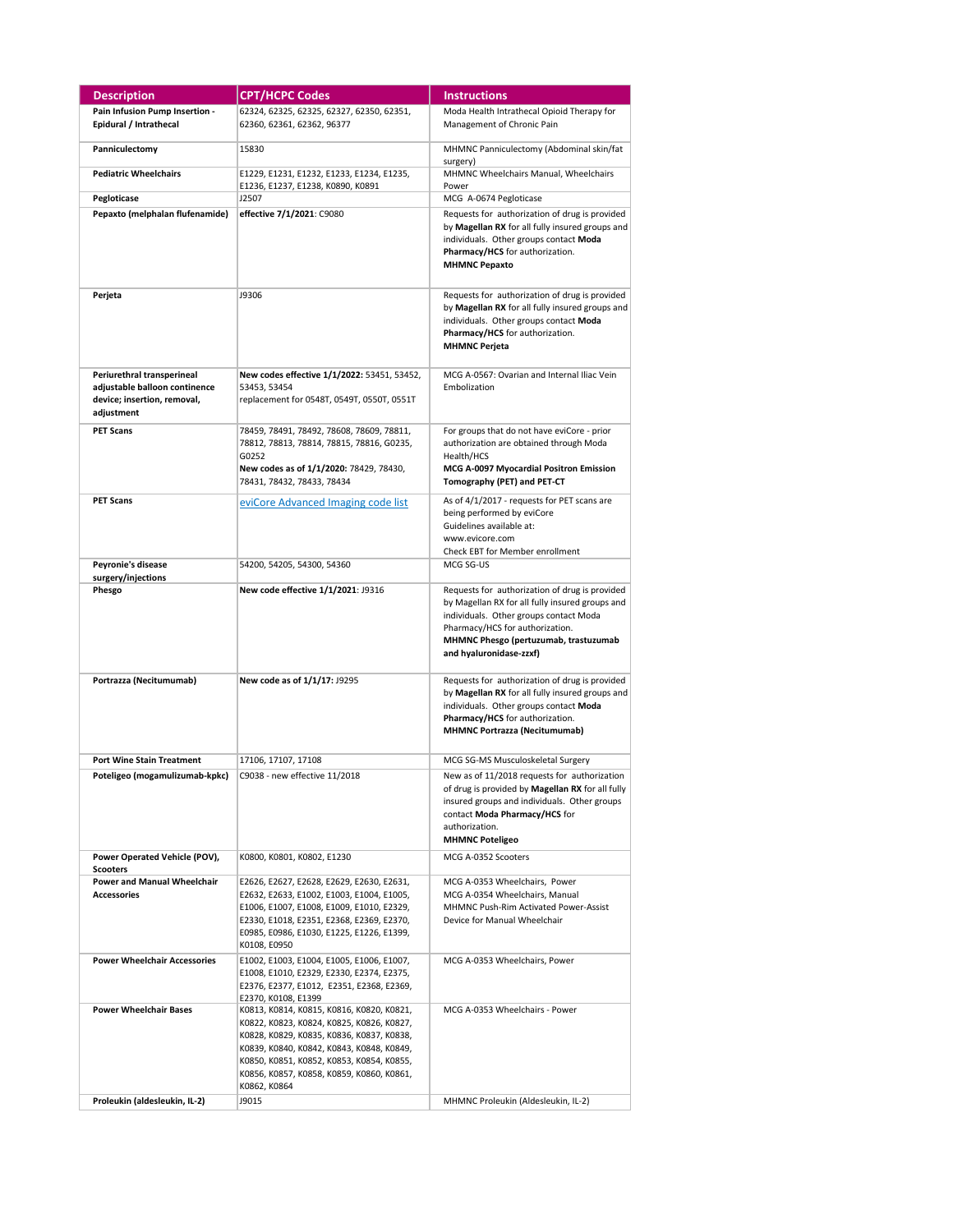| <b>Description</b>                                   | <b>CPT/HCPC Codes</b>                                                                                                               | <b>Instructions</b>                                                                                                                                                                                                                                                     |
|------------------------------------------------------|-------------------------------------------------------------------------------------------------------------------------------------|-------------------------------------------------------------------------------------------------------------------------------------------------------------------------------------------------------------------------------------------------------------------------|
| Prosthetic (including Maxillofacial)                 | D5911 - D5999, L5000 - L5999, L6000 - L6999,<br>L7000 - L7999, L8000 - L8698 - L8702, L8901,<br>L9000 - L9900, V2623 - V2629, V5095 | MHMNC Durable Medical Equipment (DME)<br>General Policy                                                                                                                                                                                                                 |
| Provenge (Sipuleucel-T)                              | Q2043, C9273                                                                                                                        | Requests for authorization of drug is provided<br>by Magellan RX for all fully insured groups and<br>individuals. Other groups contact Moda<br>Pharmacy/HCS for authorization.<br><b>MHMNC Provenge (Sipuleucel-T)</b>                                                  |
| Radicava (edaravone)                                 | New code as of 1/1/19: J1301<br>Q2040 code deleted 12/31/2018                                                                       | Requests for authorization of drug is provided<br>by Magellan RX for all fully insured groups and<br>individuals. Other groups contact Moda<br>Pharmacy/HCS for authorization.<br><b>MHMNC Radicava (edaravone)</b>                                                     |
| <b>Rebetron (Interferon)</b>                         | J9214, J9213                                                                                                                        | MCG A-0309 Interferon and Peginterferon<br>Self-injectable authorized by Pharmacy RX                                                                                                                                                                                    |
| Reblozyl (luspatercept)                              | Effective 7/1/2020: J0896                                                                                                           | Requests for authorization of drug is provided<br>by Magellan RX for all fully insured groups and<br>individuals. Other groups contact Moda<br>Pharmacy/HCS for authorization.<br>MHMNC Reblozyl (luspatercept)                                                         |
| Reclast /<br>Zometa/Pamidronate (Zoledronic<br>Acid) | J3489                                                                                                                               | Requests for authorization of drug is provided<br>by Magellan RX for all fully insured groups and<br>individuals. Other groups contact Moda<br>Pharmacy/HCS for authorization<br>MCG A-0294 Biphosphonate, Intravenous<br><b>MHMNC Zoledronic Acid (Zometa/Reclast)</b> |
| <b>Rectal Control System</b>                         | A4563                                                                                                                               | Requires review by Medical Director                                                                                                                                                                                                                                     |
| Remicade Infusion (Infliximab)                       | J1745                                                                                                                               | Requests for authorization of drug is provided<br>by Magellan RX for all fully insured groups and<br>individuals. Other groups contact Moda<br>Pharmacy/HCS for authorization.<br>MHMNC Infliximab (Remicade, Inflectra,<br>Reneflexis, Avsola)                         |
| Renflexis (infliximab-abda)                          | New code as of 4/1/2018:<br>Q5104                                                                                                   | As of 7/1/17, requests for authorization of<br>drug is provided by Magellan RX for all fully<br>insured groups and individuals. Other groups<br>contact Moda Pharmacy/HCS for<br>authorization.<br>MHMNC Infliximab (Remicade, Inflectra,<br>Renflexis, Avsola)         |
| Rhinoplasty                                          | 30400, 30410, 30420, 30430, 30435, 30450,<br>30460, 30462, 30465                                                                    | Non cosmetic Rhinoplasty requests -<br>MCG A-0184 Rhinoplasty                                                                                                                                                                                                           |
| Rituxan (Rituximab)                                  | J9312                                                                                                                               | Requests for authorization of drug is provided<br>by Magellan RX for all fully insured groups and<br>individuals. Other groups contact Moda<br>Pharmacy/HCS for authorization.<br>MHMNC Rituximab (Rituxan, Truxima,<br>Ruxience)                                       |
| Rituxan Hycela (Rituximab and<br>hyluronidase)       | New code as of 1/1/19: J9311                                                                                                        | As of 1/1/18, requests for authorization of<br>drug is provided by Magellan RX for all fully<br>insured groups and individuals. Other groups<br>contact Moda Pharmacy/HCS for<br>authorization.<br><b>MHMNC Rituxan Hycela</b>                                          |
| Ruconest (C-1 esterase Inhibitor)                    | J0596                                                                                                                               | Requests for authorization of drug is provided<br>by Magellan RX for all fully insured groups and<br>individuals. Other groups contact Moda<br>Pharmacy/HCS for authorization.<br>MHMNC Ruconest (C-1 Esterase Inhibitor -<br>recombinant)                              |
| Ruxience (rituximab-pwr,<br>biosimilar)              | Q5119                                                                                                                               | Requests for authorization of drug is provided<br>by Magellan RX for all fully insured groups and<br>individuals. Other groups contact Moda<br>Pharmacy/HCS for authorization.<br>MHMNC Rituximab (Rituxan, Truxima,<br>Ruxience)                                       |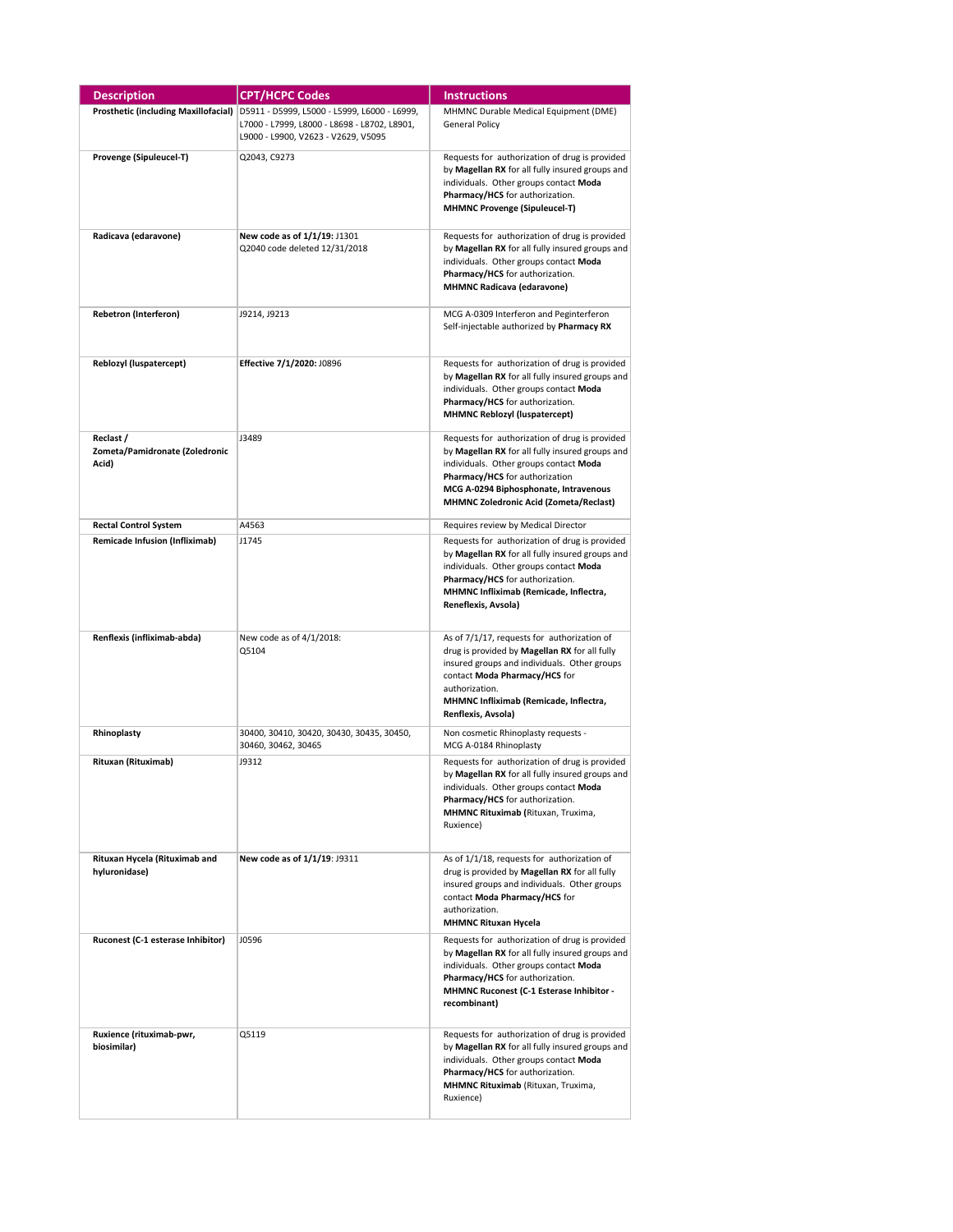| <b>Description</b>                                                                                                                                                              | <b>CPT/HCPC Codes</b>                                                                                                                                                                                                                                                                                                                                                                                                                                                                                                                                                                                                                                                                                                                                                                                                                                                                                                                                                                                                                                              | <b>Instructions</b>                                                                                                                                                                                                 |
|---------------------------------------------------------------------------------------------------------------------------------------------------------------------------------|--------------------------------------------------------------------------------------------------------------------------------------------------------------------------------------------------------------------------------------------------------------------------------------------------------------------------------------------------------------------------------------------------------------------------------------------------------------------------------------------------------------------------------------------------------------------------------------------------------------------------------------------------------------------------------------------------------------------------------------------------------------------------------------------------------------------------------------------------------------------------------------------------------------------------------------------------------------------------------------------------------------------------------------------------------------------|---------------------------------------------------------------------------------------------------------------------------------------------------------------------------------------------------------------------|
| Sandostatin                                                                                                                                                                     | J2353                                                                                                                                                                                                                                                                                                                                                                                                                                                                                                                                                                                                                                                                                                                                                                                                                                                                                                                                                                                                                                                              | Requests for authorization of drug is provided<br>by Magellan RX for all fully insured groups and<br>individuals. Other groups contact Moda<br>Pharmacy/HCS for authorization.<br><b>MHMNC Sandostatin</b>          |
| Sarclisa                                                                                                                                                                        | J9227                                                                                                                                                                                                                                                                                                                                                                                                                                                                                                                                                                                                                                                                                                                                                                                                                                                                                                                                                                                                                                                              | Requests for authorization of drug is provided<br>by Magellan RX for all fully insured groups and<br>individuals. Other groups contact Moda<br>Pharmacy/HCS for authorization.<br><b>MHMNC Sarclisa</b>             |
| <b>Scar revision (includes Kenalog</b><br>injections)                                                                                                                           | 11900, 11901, 15786, 31830                                                                                                                                                                                                                                                                                                                                                                                                                                                                                                                                                                                                                                                                                                                                                                                                                                                                                                                                                                                                                                         | MCG SG-GS General Surgery or Procedure                                                                                                                                                                              |
| Simponi Aria                                                                                                                                                                    | J1602                                                                                                                                                                                                                                                                                                                                                                                                                                                                                                                                                                                                                                                                                                                                                                                                                                                                                                                                                                                                                                                              | Requests for authorization of drug is provided<br>by Magellan RX for all fully insured groups and<br>individuals. Other groups contact Moda<br>Pharmacy/HCS for authorization.<br><b>MHMNC Simponi Aria</b>         |
| Self- Injectables                                                                                                                                                               | J0881, J1830, J1438, J3030, J9212, J2820                                                                                                                                                                                                                                                                                                                                                                                                                                                                                                                                                                                                                                                                                                                                                                                                                                                                                                                                                                                                                           | Self- injectables are authorized by Pharmacy<br>RX (under Pharmacy benefit) - contact<br>Pharmacy Customer Service @ 888. 361.1610<br>OR Magellan RX OR Moda Pharmacy/HCS                                           |
| <b>Shoulder Replacement</b>                                                                                                                                                     | 23470, 23472                                                                                                                                                                                                                                                                                                                                                                                                                                                                                                                                                                                                                                                                                                                                                                                                                                                                                                                                                                                                                                                       | MCG S-634 Shoulder Arthroplasty                                                                                                                                                                                     |
| (Arthroplasty)<br><b>Shoulder Replacement</b><br>(Arthroplasty) and shoulder<br>surgeries obtained through eviCore<br>for members enrolled in the MSK<br>program as of 4/1/2017 | eviCore Joint Surgery prior auth list                                                                                                                                                                                                                                                                                                                                                                                                                                                                                                                                                                                                                                                                                                                                                                                                                                                                                                                                                                                                                              | eviCore guidelines for shoulder surgeries are<br>located at:<br>www.eviCore.com                                                                                                                                     |
| Skin Substitutes - Bioengineered<br><b>Tissue Grafts</b>                                                                                                                        | Q4100, Q4101, Q4102, Q4104, Q4105, Q4106,<br>Q4107, Q4112, Q4116, Q4122, Q4128, Q4130<br>Q4131, Q4132, Q4133, Q4145, Q4186, Q4187<br>New as of 1/1/2022: Q4199                                                                                                                                                                                                                                                                                                                                                                                                                                                                                                                                                                                                                                                                                                                                                                                                                                                                                                     | MHMNC Skin and Tissue Substitutes -<br>Engineered<br>Please see "Always Not Covered List" for<br>additional Skin Substitute codes                                                                                   |
| Sleep Studies - Polysomnogram In<br>lab                                                                                                                                         | 95807, 95808, 95810, 95811                                                                                                                                                                                                                                                                                                                                                                                                                                                                                                                                                                                                                                                                                                                                                                                                                                                                                                                                                                                                                                         | Authorization required for all fully insured<br>groups and individuals. Check member<br>handbook for ASO groups<br>MHMNC Obstructive Sleep Apnea Non-<br>surgical Treatment                                         |
| Soliris (Eculizumab)                                                                                                                                                            | J1300                                                                                                                                                                                                                                                                                                                                                                                                                                                                                                                                                                                                                                                                                                                                                                                                                                                                                                                                                                                                                                                              | Requests for authorization of drug is provided<br>by Magellan RX for all fully insured groups and<br>individuals. Other groups contact Moda<br>Pharmacy/HCS for authorization.<br><b>MHMNC Soliris (eculizumab)</b> |
| <b>Specialty Drugs</b>                                                                                                                                                          | J0178, J2503, J2778, J2820, J2469, J1440,<br>J1441, J1442, J2505, J0881, J0885, J1745,<br>J0129, J2323, Q2043, J9041, J9303, J9305,<br>J3262, J1556, J1572, J1557, J1566, J1568,<br>J1569, J1561, J9179, J1559, J9043, J9354,<br>J9047, J1568, J1459, J2353, J1602, J3357,<br>J9033, J9035, J9055, J9262, J9264, J9228,<br>J9306, J9310, J9355, J9400<br>J0490, J0585, J0586, J0587, J0588, J0597,<br>J0598, J1290, J0800, J0897, J1300, J1447,<br>J1599, J9302, J9371, J3380, J9308, J9271,<br>J9299, J9032, J9039, J1786, J1743, J3060,<br>J0180, J1575, J9207, J0202, J2796, J3489,<br>J0596, J2860, J1322, J2357<br>New codes as of 1/1/17:<br>J2182, J2786, J7320, J7322, J9034, J9145,<br>J9176, J0256, J0221, J1458, J3385<br>As of 10/15/2019: No Prior Authorization<br>requirement for Q5101<br>New code as of 1/1/2020: J9309<br>New code as of 7/1/2020: J1558, J9177, J9358<br>New code 1/1/2021: J9144<br>Effective 4/1/2021: J9037, J9349, Q2053<br>Effective 1/1/2022: J9021, Q2055<br><b>Effective 1/1/2022</b> : C9085, C9086 (Facility<br>Only) | Magellan - Refer to the applicable MHMNC for<br>each drug located at:<br>https://www.modahealth.com/medical/medic<br>al criteria.shtml                                                                              |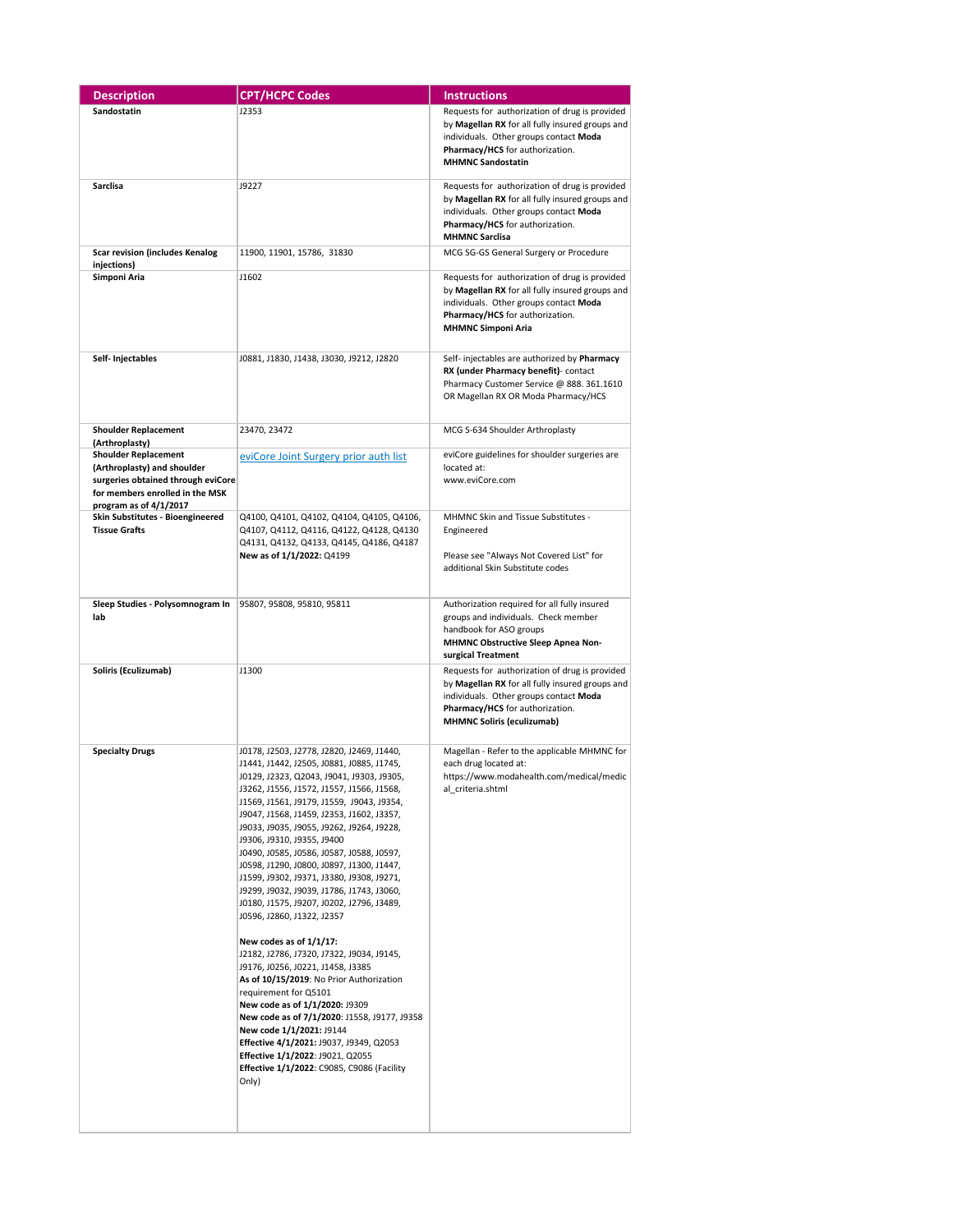| <b>Description</b>                                                   | <b>CPT/HCPC Codes</b>                                                                  | <b>Instructions</b>                                                                           |
|----------------------------------------------------------------------|----------------------------------------------------------------------------------------|-----------------------------------------------------------------------------------------------|
| <b>SPECT Scans - Non Cardiac</b>                                     | 78803                                                                                  | Contact eviCore for groups with eviCore.                                                      |
|                                                                      | New codes as of 1/1/2020: 78830, 78831,                                                | Groups without eviCore require PA through                                                     |
|                                                                      | 78832                                                                                  | Moda Health                                                                                   |
|                                                                      | Deleted codes as of 12/31/2019: 78607, 78647                                           |                                                                                               |
| <b>Spinal Surgeries</b>                                              | 63003, 63012, 63016, 63017, 63030, 63035,                                              | MCG S-810 Lumbar Diskectomy,                                                                  |
|                                                                      | 63042, 63044, 63047, 63055, 63056, 63057,                                              | Foraminotomy, or Laminotomy                                                                   |
|                                                                      | 63064, 63066, 63077, 63078, 63081, 63082,                                              | MCG S-830 Lumbar Laminectomy                                                                  |
|                                                                      | 63085, 63086, 63088, 22532, 22548, 22554,                                              | MCG S-820 Lumbar Fusion                                                                       |
|                                                                      | 22590, 22855, 22899, 22551. 63001, 63005,                                              | MCG S-5810 Lumbar Spine Surgery                                                               |
|                                                                      | 63015, 63045, 63046, 63048, 63050, 63051,<br>63077, 63090, 22600, 0202T, 22851, 22224, | MCG S-320 Cervical fusion, Anterior<br>MCG S-330 Cervical Fusion - Posterior                  |
|                                                                      | 22533, 22830, 22852, 22558, 22610, 22630,                                              | MCG S-1056 Spine, Scoliosis, posterior                                                        |
|                                                                      | 22633, 22634, 22800, 22802, 22804, 22818,                                              | instrumentation                                                                               |
|                                                                      | 22819, 22612, 63087, 22810, 22100, 22110,                                              |                                                                                               |
|                                                                      | 22112, 22114, 22116, 22207, 22208, 22210,                                              |                                                                                               |
|                                                                      | 22212, 22216, 22220, 22222, 22226, 22532,                                              |                                                                                               |
|                                                                      | 22534, 22548, 22552, 22808, 22812, 22840,<br>22841, 22842, 22843, 22844, 22845, 22846, |                                                                                               |
|                                                                      | 22847, 22848, 22849. 22850, 22851, 22865,                                              |                                                                                               |
|                                                                      | 63662, 63663, 22206, 63090, 63101, 63102,                                              |                                                                                               |
|                                                                      | 63103, 63170, 22214, 22632, 63001, 63015,                                              |                                                                                               |
|                                                                      | 63045, 63048, 63050, 63051, 63020, 63040,                                              |                                                                                               |
|                                                                      | 63043, 63091, 63185, 63190, 22595, 22556                                               |                                                                                               |
|                                                                      | New codes as of 1/1/17:                                                                |                                                                                               |
|                                                                      | 22853, 22854, 22859, 62380                                                             |                                                                                               |
|                                                                      | As of 1/1/2021 code deleted 63180, 63182                                               |                                                                                               |
|                                                                      |                                                                                        |                                                                                               |
| Spinal Surgery - for members with<br>eviCore, prior authorization is | eviCore Spine Surgery Prior auth list                                                  | As of 4/1/2017, authorization for members<br>enrolled in eviCore MSK program are              |
| obtained through eviCore                                             |                                                                                        | obtained through eviCore.                                                                     |
| beginning $4/1/2017$                                                 |                                                                                        | Guidelines are available at:                                                                  |
|                                                                      |                                                                                        | www.evicore.com                                                                               |
| <b>Check EBT for member enrollment</b><br>in eviCore MSK program     |                                                                                        |                                                                                               |
|                                                                      |                                                                                        |                                                                                               |
| <b>Spinal Cord Stimulator</b>                                        | E0749, 63650, 63655, 63685, 64575, 64580,                                              | MHMNC Spinal Cord Stimulators                                                                 |
| (implantable neurostimulator                                         | 64581, 64590, 95972, L8680, C1823                                                      |                                                                                               |
| electrode, radiofrequency                                            |                                                                                        |                                                                                               |
| transmitter - external or peripheral<br>nerve stim)                  |                                                                                        |                                                                                               |
| <b>Spinal Cord Stimulator</b>                                        | eviCore Interventional Pain prior                                                      | As of 4/1/2017, authorization for members                                                     |
| (implantable neurostimulator                                         | authorization list                                                                     | enrolled in eviCore MSK program are obtained                                                  |
| electrode, radiofrequency                                            |                                                                                        | through eviCore.                                                                              |
| transmitter - external or peripheral<br>nerve stim) for members with |                                                                                        |                                                                                               |
| eviCore MSK, prior authorization is                                  |                                                                                        |                                                                                               |
| obtained through eviCore for                                         |                                                                                        |                                                                                               |
| services as of 4/1/2017                                              |                                                                                        |                                                                                               |
| Spinraza (nusinersen)                                                | New code as of 1/1/18: J2326                                                           | As of 6/1/2020, Requests for authorization of                                                 |
|                                                                      |                                                                                        | drug is provided by Magellan RX for all fully                                                 |
|                                                                      | C9489 - Facility code only                                                             | insured groups and individuals. Other groups                                                  |
|                                                                      |                                                                                        | contact Moda Pharmacy/HCS for<br>authorization.                                               |
|                                                                      |                                                                                        | <b>MHMNC Spinraza (nusinersen)</b>                                                            |
|                                                                      |                                                                                        | For Group exclusions, please check Moda                                                       |
|                                                                      |                                                                                        | <b>Health Website</b>                                                                         |
| Spravato (esketamine - nasal                                         | G2082, G2083                                                                           | Referred to Pharmacy or Behavioral Health for                                                 |
| spray)<br><b>Standers/Standing Frames</b>                            | New code effective 1/1/2021: S0013<br>E0637, E0638, E0641, E0642                       | review<br>MHMNC Standers/Standing frames                                                      |
| <b>Stelara</b>                                                       | J3357                                                                                  | Requests for authorization of drug is provided                                                |
|                                                                      | New code as of 1/1/18: J3358                                                           | by Magellan RX for all fully insured groups and                                               |
|                                                                      |                                                                                        | individuals. Other groups contact Moda                                                        |
|                                                                      |                                                                                        | Pharmacy/HCS for authorization.                                                               |
|                                                                      |                                                                                        | <b>MHMNC Stelara</b>                                                                          |
|                                                                      |                                                                                        |                                                                                               |
| Stereotactic Radiosurgery / Radio-                                   | 20982, 32701, 61796, 61798, 63620, 77371,                                              | MCG A-0423 Stereotactic Radiosurgery                                                          |
| therapy                                                              | 77372, 77373, 77422, 77423, 77432, 77435,<br>77520, 77522, 77523, 77525, G0339, G0340  | MCG A-0718 Radiofrequency Ablation of<br>Tumor                                                |
|                                                                      |                                                                                        | MCG A-0694 Stereotactic Body Radiotherapy                                                     |
|                                                                      |                                                                                        |                                                                                               |
| Sustol                                                               | New code as of 1/1/2018: J1627                                                         | As of 1/1/17 - Request for authorization is                                                   |
|                                                                      | C9486 - Facility only code                                                             | provided by Magellan RX for all fully insured<br>groups and individuals. Other groups contact |
|                                                                      |                                                                                        | Moda Pharmacy/HCS for authorization.                                                          |
|                                                                      |                                                                                        | <b>MHMNC Sustol (granisetron)</b>                                                             |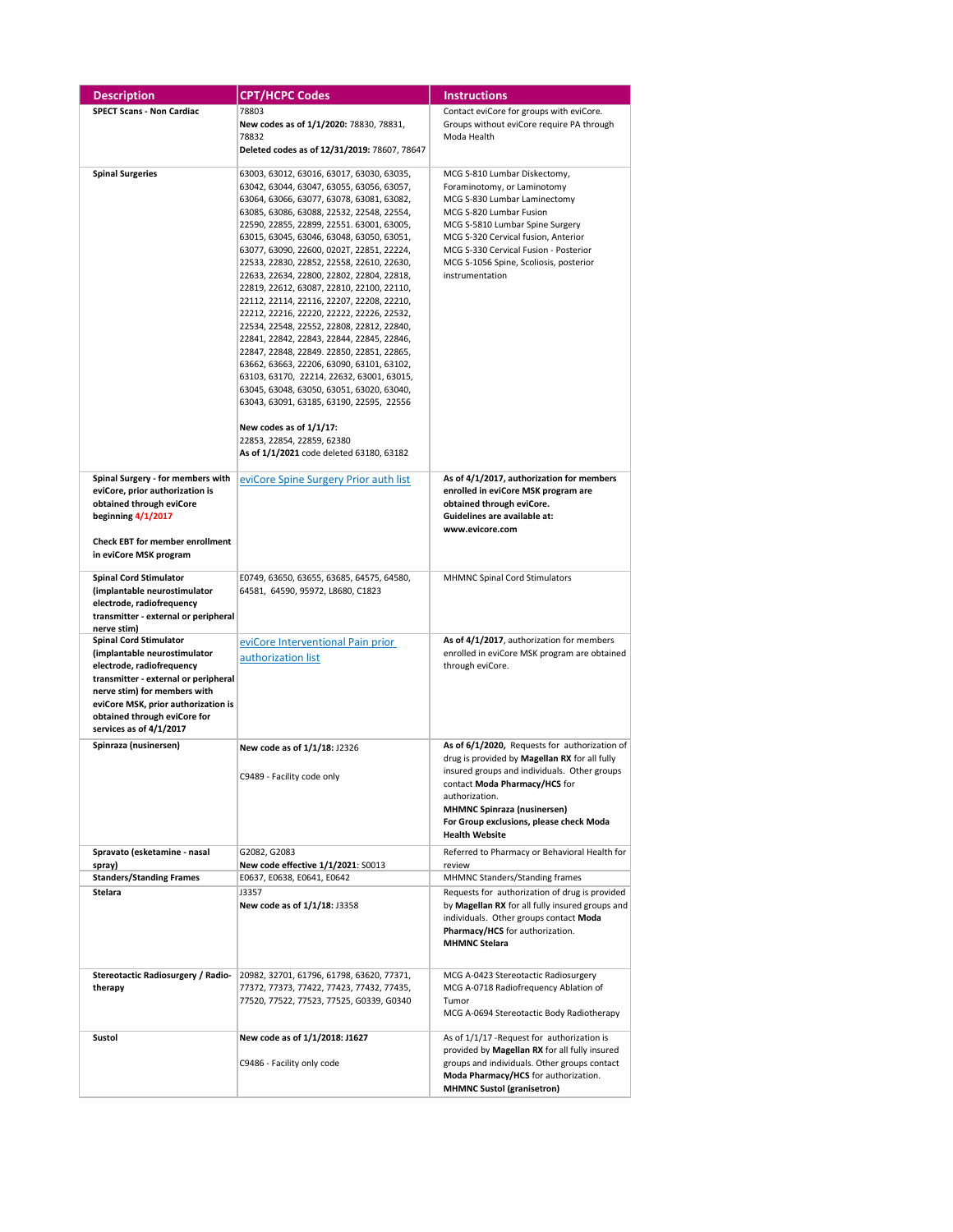| <b>Description</b>                                                                                                                                                                                                                                                                                                                    | <b>CPT/HCPC Codes</b>                                                                                                                                                                                                                                                                                                                                                                                                                                                                                                               | <b>Instructions</b>                                                                                                                                                                                                                                                   |
|---------------------------------------------------------------------------------------------------------------------------------------------------------------------------------------------------------------------------------------------------------------------------------------------------------------------------------------|-------------------------------------------------------------------------------------------------------------------------------------------------------------------------------------------------------------------------------------------------------------------------------------------------------------------------------------------------------------------------------------------------------------------------------------------------------------------------------------------------------------------------------------|-----------------------------------------------------------------------------------------------------------------------------------------------------------------------------------------------------------------------------------------------------------------------|
| Sylvant (Siltuximab) New 1/1/16                                                                                                                                                                                                                                                                                                       | J2860                                                                                                                                                                                                                                                                                                                                                                                                                                                                                                                               | Requests for authorization of this drug will be<br>provided by Magellan RX for all fully insured<br>groups and individuals. Other groups contact<br>Moda Pharmacy/HCS for authorization.<br><b>MHMNC Sylvant (Siltuximab)</b>                                         |
| <b>Synagis for RSV</b>                                                                                                                                                                                                                                                                                                                | 90378                                                                                                                                                                                                                                                                                                                                                                                                                                                                                                                               | MCG A-0320 Palivizumab                                                                                                                                                                                                                                                |
| Synribo                                                                                                                                                                                                                                                                                                                               | J9262                                                                                                                                                                                                                                                                                                                                                                                                                                                                                                                               | Requests for authorization of drug is provided<br>by Magellan RX for all fully insured groups and<br>individuals. Other groups contact Moda<br>Pharmacy/HCS for authorization.<br><b>MHMNC Synribo</b>                                                                |
| Tecentriq (atezolizumab)                                                                                                                                                                                                                                                                                                              | New code as of 1/1/18: J9022<br>C9483 - Facility only code                                                                                                                                                                                                                                                                                                                                                                                                                                                                          | Requests for authorization of drug is provided<br>by Magellan RX for all fully insured groups and<br>individuals. Other groups contact Moda<br>Pharmacy/HCS for authorization.<br><b>MHMNC Tecentriq (atezolizumab)</b>                                               |
| Tepezza (teprotumumab-trbw)                                                                                                                                                                                                                                                                                                           | New code as of 7/1/2020: C9061<br>Effective 10/1/2020: J3241                                                                                                                                                                                                                                                                                                                                                                                                                                                                        | Requests for authorization of drug is provided<br>by Magellan RX for all fully insured groups and<br>individuals. Other groups contact Moda<br>Pharmacy/HCS for authorization.<br>MHMNC Tepezza® (teprotumumab-trbw)                                                  |
| <b>Tissue Transfer or Rearrangement</b>                                                                                                                                                                                                                                                                                               | 14301, 14302                                                                                                                                                                                                                                                                                                                                                                                                                                                                                                                        | MCG PG-WS                                                                                                                                                                                                                                                             |
| Thoracic Sympathectomy (for<br>diagnosis of Hyperhidrosis)                                                                                                                                                                                                                                                                            | 32664                                                                                                                                                                                                                                                                                                                                                                                                                                                                                                                               | MCG S-1072 Sympathectomy by Thoracoscopy                                                                                                                                                                                                                              |
| <b>TMJ Splints</b>                                                                                                                                                                                                                                                                                                                    | 21085, 21089, 21100, 21110                                                                                                                                                                                                                                                                                                                                                                                                                                                                                                          | or Laparoscopy<br>MHMNC TMJ Treatment                                                                                                                                                                                                                                 |
| <b>TMJ Surgeries</b>                                                                                                                                                                                                                                                                                                                  | 29800, 21240, 21242, 21243, 29804                                                                                                                                                                                                                                                                                                                                                                                                                                                                                                   | MCG A-0523 - TMJ Joint Arthroplasty<br>MCG A-0492 - TMJ Arthroscopy                                                                                                                                                                                                   |
| <b>Total Joint Surgery (Elbow,</b><br>shoulder, ankle, etc) For Total<br>Knee and Total Hip Replacements<br>check specific section                                                                                                                                                                                                    | 27700, 27702, 27703, 24360, 24361, 24362,<br>24363, 23470, 23472, 29899                                                                                                                                                                                                                                                                                                                                                                                                                                                             | MCG S-420 Elbow Arthroplasty<br>MCG S-634 Shoulder Arthroplasty<br>MCG SG-MS Musculoskeletal Surgery for other<br>joint replacements not listed.                                                                                                                      |
| Some joint surgeries require PA<br>through eviCore for members<br>enrolled in the MSK program,<br>authorization are obtained<br>through eviCore as of 4/1/2017<br>Please check EBT for enrollment<br>and the provider website for listing<br>of procedures:<br>https://www.modahealth.com/me<br>dical/utilizationmanagement.shtm<br>н |                                                                                                                                                                                                                                                                                                                                                                                                                                                                                                                                     | For members enrolled in eviCore, as of<br>4/1/2017, guidelines are available at:<br>www.evicore.com                                                                                                                                                                   |
| <b>Transoral Incisionless</b><br><b>Fundoplication (TIF) EsophyX</b>                                                                                                                                                                                                                                                                  | 43210                                                                                                                                                                                                                                                                                                                                                                                                                                                                                                                               | MHMNC - Endoscopic Treatment of GERD                                                                                                                                                                                                                                  |
| <b>Transplants</b>                                                                                                                                                                                                                                                                                                                    | S2053, S2054, S2055, S2060, S2065, S2150,<br>\$2152, 38204, 38205, 38206, 38207, 38208,<br>38209, 38210, 38211, 38212, 38213, 38214,<br>38215, 38240, 38241, 38242, 32850, 32851,<br>32852, 32853, 32854, 32855, 32856, 33930,<br>33945, 38230, 38232, 38240, 38241, 44132,<br>44133, 44135, 44136, 47133, 47135, 47136,<br>47140, 47141, 47142, 47143, 47144, 47145,<br>47146, 47147, 48160, 48550, 48551, 48552,<br>48554, 48556, 50300, 50320, 50323, 50325,<br>50327, 50328, 50329, 50340, 50360, 50365,<br>50370, 50380, 50547 | Review of transplant evaluation and transplant<br>event required.                                                                                                                                                                                                     |
| Trazimera (trastuzumab-qyyp)                                                                                                                                                                                                                                                                                                          | Effective 10/1/2019: Q5116                                                                                                                                                                                                                                                                                                                                                                                                                                                                                                          | Requests for authorization of drug is provided<br>by Magellan RX for all fully insured groups and<br>individuals. Other groups contact Moda<br>Pharmacy/HCS for authorization.<br>MHMNC Trastuzumab IV: Herceptin, Ogivri,<br>Kanjinti, Trazimera, Herzuma, Ontruzant |
| Trodelvy (sacituzumab govitecan-<br>hziy)                                                                                                                                                                                                                                                                                             | Effective 1/1/2021: J9317<br>J9999/C9066                                                                                                                                                                                                                                                                                                                                                                                                                                                                                            | Requests for authorization of drug is provided<br>by Magellan RX for all fully insured groups and<br>individuals. Other groups contact Moda<br>Pharmacy/HCS for authorization.<br><b>MHMNC Trodelvy</b>                                                               |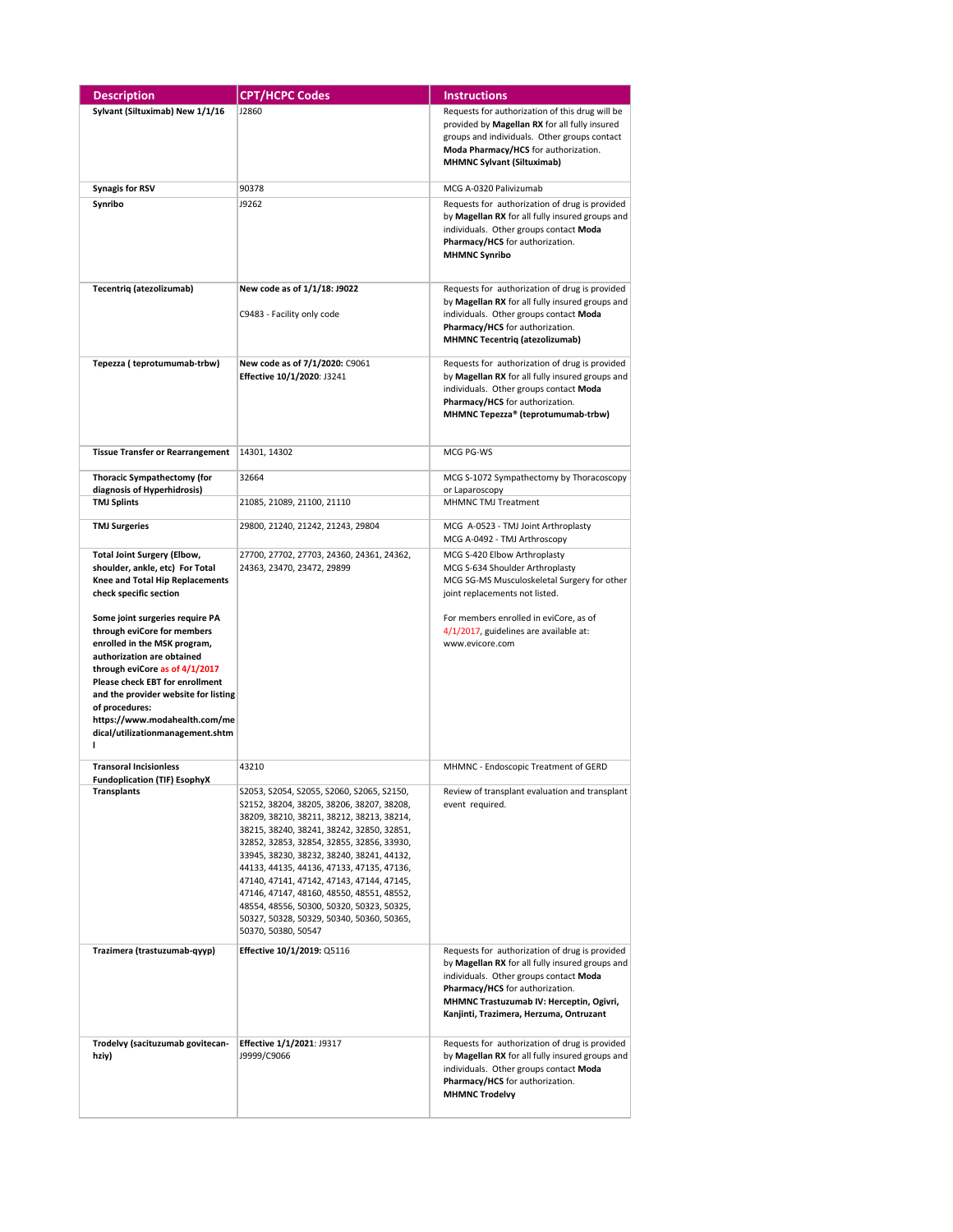| <b>Description</b>                                 | <b>CPT/HCPC Codes</b>                                                                                                                                                                                                     | <b>Instructions</b>                                                                                                                                                                                                                                                                                   |
|----------------------------------------------------|---------------------------------------------------------------------------------------------------------------------------------------------------------------------------------------------------------------------------|-------------------------------------------------------------------------------------------------------------------------------------------------------------------------------------------------------------------------------------------------------------------------------------------------------|
| Trogarzo (ibalizumab-uiyk)                         | J1746 - new code as of 1/1/19                                                                                                                                                                                             | As of 7/6/2018, requests for authorization of<br>drug is provided by Magellan RX for all fully<br>insured groups and individuals. Other groups<br>contact Moda Pharmacy/HCS for<br>authorization.<br>MHMNC Trogarzo (ibalizumab-uiyk)                                                                 |
| Truxima (rituximab-abbs),<br>biosimilar            | Q5115                                                                                                                                                                                                                     | Requests for authorization of drug is provided<br>by Magellan RX for all fully insured groups and<br>individuals. Other groups contact Moda<br>Pharmacy/HCS for authorization.<br>MHMNC Rituximab (Rituxan, Truxima,<br><b>Ruxience</b> )                                                             |
| Tysabri (Natalizumab)                              | J2323                                                                                                                                                                                                                     | Requests for authorization of drug is provided<br>by Magellan RX for all fully insured groups and<br>individuals. Other groups contact Moda<br>Pharmacy/HCS for authorization.<br>MHMNC Tysabri (natalizumab)                                                                                         |
| Udenyca                                            | Q5111                                                                                                                                                                                                                     | As of 4/1/2019, requests for authorization of<br>drug is provided by Magellan RX for all fully<br>insured groups and individuals. Other groups<br>contact Moda Pharmacy/HCS for<br>authorization.<br><b>MHMNC Colony Stimulating Factors</b><br>(Neulasta, Fulphila, Udenyca, Ziextenzo,<br>Nyvepria) |
| <b>Unlisted Drug Codes</b>                         | J3490, J3590, J3591, J7999, J9999                                                                                                                                                                                         | MHMNC specific for drug                                                                                                                                                                                                                                                                               |
| Uplizna                                            | Effective 1/1/2021: J1823                                                                                                                                                                                                 | Requests for authorization of drug is provided<br>by Magellan RX for all fully insured groups and<br>individuals. Other groups contact Moda<br>Pharmacy/HCS for authorization.<br>MHMNC Uplizna™ (inebilizumab-cdon)                                                                                  |
| <b>Urinary Incontinence</b>                        | 64561, 64566, 64555                                                                                                                                                                                                       | MHMNC Urinary Incontinence Treatment<br>Not covered: E0740                                                                                                                                                                                                                                            |
| <b>Uterine Fibroid Ablation -</b><br>Transcervical | 0404T                                                                                                                                                                                                                     | MCG A-0718 Radiofrequency Ablation of<br>Tumor                                                                                                                                                                                                                                                        |
| Uvulopalatopharyngo-plasty<br>(UPPP) / Uvulectomy  | 42140, 42145, 42160, S2080<br>New code 8/1/2018: C9749 - may be used with<br>OSA surgery                                                                                                                                  | MHMNC Obstructive Sleep Apnea - Surgical<br>Treatment                                                                                                                                                                                                                                                 |
| <b>Vagus Nerve Stimulator</b>                      | 61885, 61886, 64553, 64568, 64569, L8680,<br>L8682, L8683, L8685, L8686, L8687, L8788<br>New codes 1/1/2022: 64582, 64583, 64584                                                                                          | MHMNC Vagus Nerve Stimulation<br><b>Experimental/Investigational codes:</b><br>0312T, 0313T, 0314T, 0315T, 0316T, 0317T                                                                                                                                                                               |
| <b>Varicose Vein Procedures</b>                    | 36470, 36471, 36473. 36474. 36475, 36476,<br>36478, 36479, 37204, 37700, 37718, 37722,<br>37735, 37760, 37765, 37766, 37780, 37785,<br>37799, 75894, 36473, 36474<br>New codes as of 1/1/18:<br>36482, 36483, 36465 36466 | MCG A-0170, A-0172, A-0174, A-0425                                                                                                                                                                                                                                                                    |
| <b>Vectibix</b>                                    | 19303                                                                                                                                                                                                                     | Requests for authorization of drug is provided<br>by Magellan RX for all fully insured groups and<br>individuals. Other groups contact Moda<br>Pharmacy/HCS for authorization.<br><b>MHMNC Vectibix</b>                                                                                               |
| Velaglucerase                                      | J3385                                                                                                                                                                                                                     | MCG A-0654 Velaglucerase                                                                                                                                                                                                                                                                              |
| Velcade                                            | J9044                                                                                                                                                                                                                     | Requests for authorization of drug is provided<br>by Magellan RX for all fully insured groups and<br>individuals. Other groups contact Moda<br>Pharmacy/HCS for authorization.<br><b>MHMNC Velcade</b>                                                                                                |
| Vimizin (Eosulfase Alfa)                           | J1322                                                                                                                                                                                                                     | Moda Health Pharmacy Criteria<br>Requests for authorization of drug is provided<br>by Magellan RX for all fully insured groups and<br>individuals. Other groups contact Moda<br>Pharmacy/HCS for authorization.<br><b>MHMNC Vimizin (Eosulfase Alfa)</b>                                              |
| Virtual Colonoscopy (CT<br>Colonography)           | 74261, 74262, 74263                                                                                                                                                                                                       | <b>MHMNC Virtual Colonoscopy</b>                                                                                                                                                                                                                                                                      |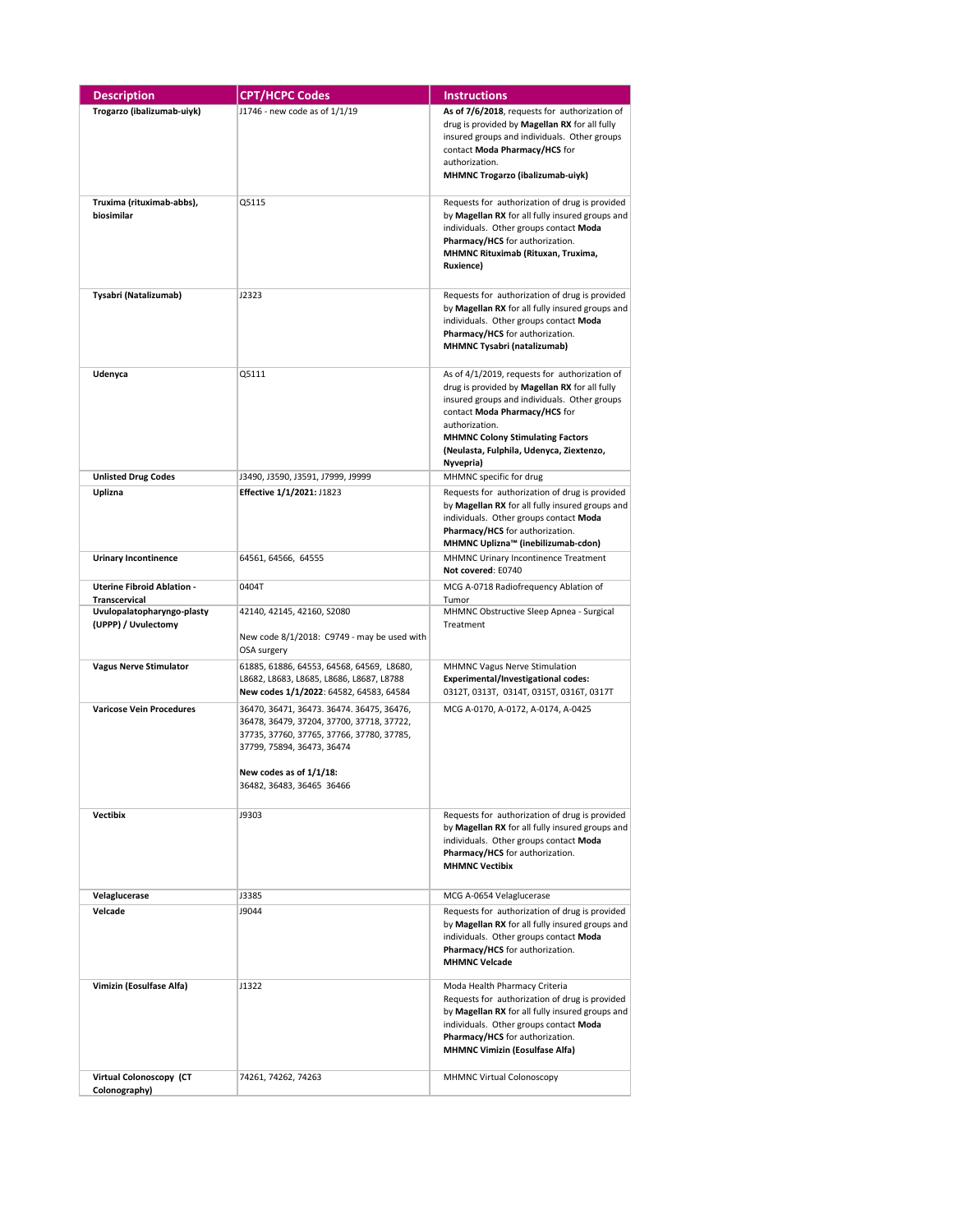| <b>Description</b>                 | <b>CPT/HCPC Codes</b>                                                        | <b>Instructions</b>                             |
|------------------------------------|------------------------------------------------------------------------------|-------------------------------------------------|
|                                    | Viscosupplementation (Hyaluronic   17320, 17321, 17322, 17323, 17324, 17325, | Requests for authorization of drug is provided  |
| <b>Acid Derivatives)</b>           | J7326, J7327, J7328, J7331, J7332                                            | by Magellan RX for all fully insured groups and |
|                                    |                                                                              | individuals. Other groups contact Moda          |
|                                    | New code effective 1/1/2019: J7318, J7329                                    | Pharmacy/HCS for authorization                  |
|                                    |                                                                              | <b>MHMNC Hyaluronic Acid</b>                    |
|                                    | New code effective 7/1/2020: J7333                                           |                                                 |
|                                    |                                                                              | (Viscosupplementation)                          |
|                                    |                                                                              |                                                 |
| Voretigene Neparvocec-rzyl         | J3398                                                                        | Request for authorization is provided by Moda   |
| (Luxturna)                         |                                                                              | Pharmacy/HCS                                    |
|                                    |                                                                              | <b>MHMNC Luxturna</b>                           |
| Vyepti (eptinezumab-jjmr)          | New code effective 7/1/2020: C9063                                           | Requests for authorization of drug is provided  |
|                                    | Effective 10/1/2020: J3032                                                   | by Magellan RX for all fully insured groups and |
|                                    |                                                                              | individuals. Other groups contact Moda          |
|                                    |                                                                              | Pharmacy/HCS for authorization                  |
|                                    |                                                                              | MHMNC Vyepti® (eptinezumab-jjmr)                |
|                                    |                                                                              |                                                 |
| Vyxeos (daunorubicin and           | J9153                                                                        | Request for authorization is provided by        |
|                                    |                                                                              | MagellanRX for all fully insured groups and     |
| cytarabine) liposome               |                                                                              |                                                 |
|                                    |                                                                              | individuals. Other groups contact Moda          |
|                                    |                                                                              | Pharmacy/HCS for authorization.                 |
|                                    |                                                                              | <b>MHMNC Vyxeos liposome</b>                    |
|                                    |                                                                              |                                                 |
|                                    |                                                                              |                                                 |
| <b>Wheelchairs - Manual Bases</b>  | K0003, K0004, K0005, K0006, K0007, K0009                                     | MCG A-0354 Wheelchairs, Manual                  |
| <b>Xiaflex</b>                     | J0775                                                                        | MCG A-0639 Collagenase Injectable               |
| Xolair (omalizumab)                | J2357                                                                        | As of 1/1/20, requests for authorization is     |
|                                    |                                                                              | provided by Pharmacy RX for Oregon              |
|                                    |                                                                              | commercial fully insured, including OEBB and    |
|                                    |                                                                              |                                                 |
|                                    |                                                                              | PEBB members. Requests for select ASO           |
|                                    |                                                                              | groups will be provided by Magellan RX.         |
|                                    |                                                                              | Other groups contact Moda Pharmacy/HCS          |
|                                    |                                                                              | for authorization.                              |
|                                    |                                                                              | <b>MHMNC - Xolair (omalizumab)</b>              |
|                                    |                                                                              | For Group exclusions, please check Moda         |
|                                    |                                                                              | <b>Health Website</b>                           |
|                                    |                                                                              |                                                 |
| Yervoy (Ipilimumab)                | J9228                                                                        | Requests for authorization of drug is provided  |
|                                    |                                                                              | by Magellan RX for all fully insured groups and |
|                                    |                                                                              | individuals. Other groups contact Moda          |
|                                    |                                                                              | Pharmacy/HCS for authorization.                 |
|                                    |                                                                              | MHMNC Yervoy (Ipilimumab)                       |
|                                    |                                                                              |                                                 |
| Yescarta (axicabtagene ciloleucel) | New code effective 4/1/2018:                                                 | Requests for authorization of drug is provided  |
|                                    | Q2041                                                                        | by Magellan RX for all fully insured groups and |
|                                    |                                                                              | individuals. Other groups contact Moda          |
|                                    |                                                                              | Pharmacy/HCS for authorization. Drug            |
|                                    |                                                                              | authorization is required prior to requesting   |
|                                    |                                                                              | inpatient admission for drug administration.    |
|                                    |                                                                              |                                                 |
|                                    |                                                                              |                                                 |
| Yondelis (Trabectedin)             | J9352                                                                        | Requests for authorization of drug is provided  |
|                                    |                                                                              | by Magellan RX for all fully insured groups and |
|                                    |                                                                              | individuals. Other groups contact Moda          |
|                                    |                                                                              | Pharmacy/HCS for authorization.                 |
|                                    |                                                                              | <b>MHMNC Yondelis (trabectedin)</b>             |
|                                    |                                                                              |                                                 |
|                                    |                                                                              |                                                 |
| Zaltrap (Ziv-aflibercept)          | J9400                                                                        | Requests for authorization of drug is provided  |
|                                    |                                                                              | by Magellan RX for all fully insured groups and |
|                                    |                                                                              | individuals. Other groups contact Moda          |
|                                    |                                                                              | Pharmacy/HCS for authorization.                 |
|                                    |                                                                              | <b>MHMNC Zaltrap</b>                            |
|                                    |                                                                              |                                                 |
| Zepzelca™ (lurbinectedin)          | Effective 1/1/2021: J9223                                                    | Requests for authorization of drug is provided  |
|                                    |                                                                              | by Magellan RX for all fully insured groups and |
|                                    |                                                                              | individuals. Other groups contact Moda          |
|                                    |                                                                              | Pharmacy/HCS for authorization.                 |
|                                    |                                                                              | MHMNC Zepzelca™ (lurbinectedin)                 |
|                                    |                                                                              |                                                 |
|                                    |                                                                              |                                                 |
| Zilretta (triamcinolone acetonide) | J3304                                                                        | Requests for authorization of drug is provided  |
|                                    |                                                                              | by Magellan RX for all fully insured groups and |
|                                    |                                                                              | individuals. Other groups contact Moda          |
|                                    |                                                                              | Pharmacy/HCS for authorization                  |
|                                    |                                                                              | <b>MHMNC Zilretta</b>                           |
|                                    |                                                                              |                                                 |
|                                    |                                                                              |                                                 |